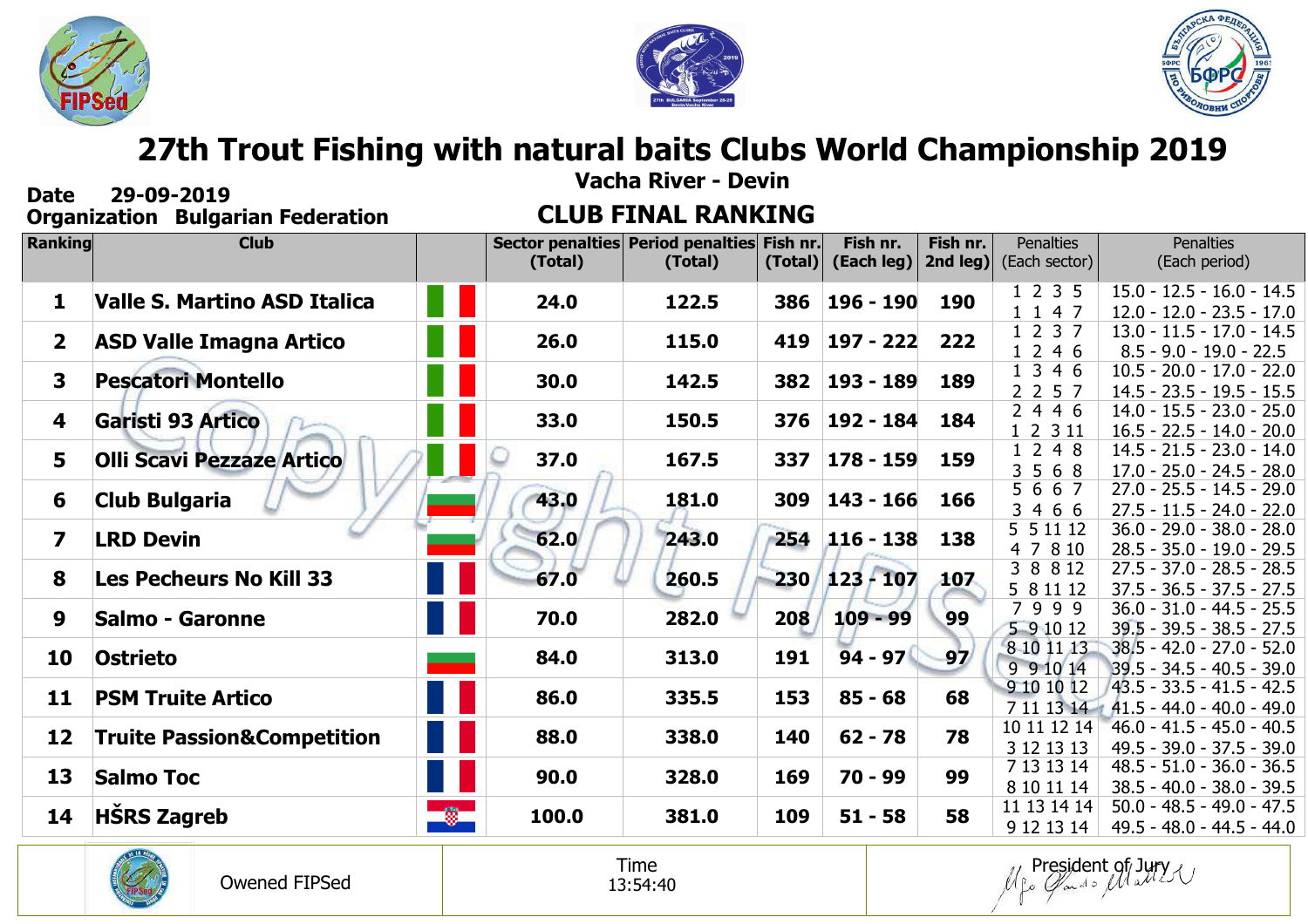





## 27th Trout Fishing with natural baits Clubs World Championship 2019<br>Vacha River - Devin **INDIVIDUAL FINAL RANKING**

Date 29-09-2019 **Organization Bulgarian Federation** 

| <b>Ranking</b> | Angler                               | <b>Club</b>                         | <b>Leg penalties</b><br>(Total) | Penalties<br>(Each leg) | <b>Period penalties</b><br>(Total) | <b>Penalties</b><br>(Each period)                                                         | Fish nr. | Fish nr.<br>$(Total)$ (Best leg) | Fish nr.<br>(2nd leg) | Legs<br>played |
|----------------|--------------------------------------|-------------------------------------|---------------------------------|-------------------------|------------------------------------|-------------------------------------------------------------------------------------------|----------|----------------------------------|-----------------------|----------------|
| 1              | Colombo<br><b>Massimiliano</b>       | <b>Valle S. Martino ASD Italica</b> | 2.0                             | $1 - 1$                 | 14.5                               | $1 - 1 - 2 - 2$<br>$1 - 1\frac{1}{2} - 2 - 4$                                             | 120      | 66                               | 54                    | $\overline{2}$ |
| $\overline{2}$ | Giganti<br>Andrea                    | <b>ASD Valle Imagna Artico</b>      | 3.0                             | $1 - 2$                 | 17                                 | $1 - 2 - 2 - 3\frac{1}{2}$<br>$1 - 1\frac{1}{2} - 1\frac{1}{2} - 4\frac{1}{2}$            | 117      | 65                               | 65                    | $\overline{2}$ |
| 3              | Tironi<br><b>Stefano</b>             | <b>Valle S. Martino ASD Italica</b> | 3.0                             | $2 - 1$                 | 19.5                               | $1 - 2 - 3 - 5$<br>$1 - 1\frac{1}{2} - 3 - 3$                                             | 89       | 46                               | 43                    | $\overline{2}$ |
| 4              | <b>Colombo</b><br>Gilberto.          | <b>ASD Valle Imagna Artico</b>      | 4.0                             | $3 - 1$                 | 20.5                               | $1\frac{1}{2} - 2\frac{1}{2} - 4 - 5\frac{1}{2}$<br>$1 - 1 - 1\frac{1}{2} - 3\frac{1}{2}$ | 112      | 66                               | 66                    | $\overline{2}$ |
| 5              | Leoca<br><b>Marco</b>                | <b>Olli Scavi Pezzaze Artico</b>    | 4.0                             | $1 - 3$                 | 28                                 | $1 - 1\frac{1}{2} - 2\frac{1}{2} - 2\frac{1}{2}$<br>$2 - 3 - 7 - 8\frac{1}{2}$            | 108      | 59                               | 49                    | $\overline{2}$ |
| 6              | Fabiani<br><b>Alessio</b>            | Garisti 93 Artico                   | 5.0                             | $4 - 1$                 | 25.5                               | $2\frac{1}{2}$ - 3 - 5 - 8<br>$1 - 1\frac{1}{2} - 1\frac{1}{2} - 3$                       | 115      | 66                               | 66                    | 2              |
| $\overline{ }$ | <b>Poloniato</b><br><b>Marino</b>    | <b>Pescatori Montello</b>           | 5.0                             | $3 - 2$                 | 27                                 | $2 - 3 - 31/2 - 5$<br>$2 - 3 - 4 - 4\frac{1}{2}$                                          | 95       | 51                               | 51                    | 2              |
| 8              | Corradini<br>Andrea                  | Garisti 93 Artico                   | 5.0                             | $2 - 3$                 | 28.5                               | $1 - 2 - 5 - 5\frac{1}{2}$<br>$1\frac{1}{2} - 1\frac{1}{2} - 5\frac{1}{2} - 6\frac{1}{2}$ | 100      | 55                               | 45                    | 2              |
| 9              | <b>Boschiazzo</b><br><b>Stefano</b>  | Garisti 93 Artico                   | 6.0                             | $4 - 2$                 | 31                                 | $2\frac{1}{2}$ - 4 $\frac{1}{2}$ - 5 - 8<br>$1\frac{1}{2}$ - 2 $\frac{1}{2}$ - 3 - 4      | 99       | 56                               | 56                    | $\overline{2}$ |
| 10             | <b>Benedetti</b><br>Luca             | <b>Pescatori Montello</b>           | 6.0                             | $4 - 2$                 | 32.5                               | $3 - 4 - 5 - 9$<br>$1 - 3 - 3\frac{1}{2} - 4$                                             | 96       | 49                               | 49                    | $\overline{2}$ |
| 11             | <b>Spino</b><br><b>Bruno Mariano</b> | <b>Pescatori Montello</b>           | 6.0                             | $1 - 5$                 | 34.5                               | $1 - 1 - 4\frac{1}{2} - 5$<br>$4 - 5 - 6 - 8$                                             | 110      | 62                               | 48                    | $\overline{2}$ |
| 12             | Galli<br><b>Diego</b>                | <b>ASD Valle Imagna Artico</b>      | 8.0                             | $2 - 6$                 | 37.5                               | $1 - 2 - 2 - 4\frac{1}{2}$<br>$2 - 4 - 9 - 13$                                            | 98       | 59                               | 39                    | 2              |

Owned FIPSed

Time 13:58:32









## 27th Trout Fishing with natural baits Clubs World Championship 2019 **INDIVIDUAL FINAL RANKING**

Date 29-09-2019 **Organization Bulgarian Federation** 

| <b>Ranking</b> | <b>Angler</b>                        | <b>Club</b>                         | <b>Leg penalties</b><br>(Total) | Penalties<br>(Each leg) | <b>Period penalties</b><br>(Total) | <b>Penalties</b><br>(Each period)                                                                  | Fish nr.<br>(Total) | Fish nr.<br>(Best leg) | Fish nr.<br>(2nd leg) | Legs<br>played |
|----------------|--------------------------------------|-------------------------------------|---------------------------------|-------------------------|------------------------------------|----------------------------------------------------------------------------------------------------|---------------------|------------------------|-----------------------|----------------|
| 13             | <b>Peykov</b><br><b>Hristo</b>       | <b>LRD Devin</b>                    | 9.0                             | $5 - 4$                 | 38.5                               | $2\frac{1}{2}$ - 2 $\frac{1}{2}$ - 6 $\frac{1}{2}$ - 8<br>$2\frac{1}{2} - 3\frac{1}{2} - 6 - 7$    | 85                  | 45                     | 45                    | $\overline{2}$ |
| 14             | Carrara<br><b>Fabrizio</b>           | <b>Valle S. Martino ASD Italica</b> | 9.0                             | $5 - 4$                 | 45                                 | $1 - 7 - 7 - 8\frac{1}{2}$<br>$4\frac{1}{2} - 4\frac{1}{2} - 5 - \frac{7\frac{1}{2}}{2}$           | 76                  | 46                     | 46                    | $\overline{2}$ |
| 15             | <b>Bon</b><br>Eugeni                 | <b>Club Bulgaria</b>                | 10.0                            | $7 - 3$                 | 39                                 | $3 - 3\frac{1}{2} - 9\frac{1}{2} - 10$<br>$1\frac{1}{2} - 1\frac{1}{2} - 4 - 6$                    | 83                  | 55                     | 55                    | $\overline{2}$ |
| 16             | <b>Cariboni</b><br><b>Alessandro</b> | <b>Valle S. Martino ASD Italica</b> | 10.0                            | $3 - 7$                 | 43.5                               | $1 - 2 - 5 - 9\frac{1}{2}$<br>$2\frac{1}{2}$ - 5 - 8 - 10 $\frac{1}{2}$                            | 101                 | 54                     | 47                    | 2              |
| 17             | <b>Bregoli</b><br><b>Mario</b>       | <b>Olli Scavi Pezzaze Artico</b>    | 10.0                            | $2 - 8$                 | 44                                 | $1 - 2\frac{1}{2} - 4 - 6$<br>$5 - 6 - 9 - 10\frac{1}{2}$                                          | 76                  | 48                     | 28                    | $\overline{2}$ |
| 18             | <b>Bregoli</b><br><b>Paride</b>      | <b>Olli Scavi Pezzaze Artico</b>    | 10.0                            | $4 - 6$                 | 48.5                               | $3\frac{1}{2} - 6 - 7 - 7\frac{1}{2}$<br>$2\frac{1}{2} - 6 - 7 - 9$                                | 71                  | 36                     | 35                    | $\overline{2}$ |
| 19             | <b>Petrunov</b><br>Emil              | Club Bulgaria                       | 10.0                            | $6 - 4$                 | 50                                 | $3 - 5 - 81/2 - 9$<br>$2 - 5\frac{1}{2} - 7 - 10$                                                  | 59                  | 33                     | 26                    | $\overline{2}$ |
| 20             | Prando<br><b>Nicola</b>              | <b>ASD Valle Imagna Artico</b>      | 11.0                            | $7 - 4$                 | 40                                 | $4\frac{1}{2}$ - 5 - 5 - 10<br>$1\frac{1}{2}$ - 2 - 4 - 8                                          | 92                  | 52                     | 52                    | $\overline{2}$ |
| 21             | <b>Kostadinov</b><br>Todor           | Club Bulgaria                       | 11.0                            | $5 - 6$                 | 46.5                               | $4 - 6 - 6 - 7\frac{1}{2}$<br>$4\frac{1}{2}$ - 5 - 5 $\frac{1}{2}$ - 8                             | 84                  | 43                     | 41                    | $\overline{2}$ |
| 22             | <b>Boyadzhiev</b><br>Lubomir         | <b>Club Bulgaria</b>                | 12.0                            | $6 - 6$                 | 45.5                               | $2\frac{1}{2}$ - 2 $\frac{1}{2}$ - 6 $\frac{1}{2}$ - 9 $\frac{1}{2}$<br>$3 - 4\frac{1}{2} - 8 - 9$ | 83                  | 44                     | 44                    | $\overline{2}$ |
| 23             | <b>Agnoletto</b><br><b>Mauro</b>     | <b>Pescatori Montello</b>           | 13.0                            | $6 - 7$                 | 48.5                               | $3 - 6 - 6\frac{1}{2} - 8$<br>$2 - 5 - 6\frac{1}{2} - 11\frac{1}{2}$                               | 81                  | 41                     | 41                    | $\overline{2}$ |
| 24             | <b>Rojo-Diaz</b><br>Julien           | <b>Les Pecheurs No Kill 33</b>      | 13.0                            | $8 - 5$                 | 50.5                               | $5 - 6 - 7 - 10$<br>$4 - 5 - 6\frac{1}{2} - 7$                                                     | 76                  | 48                     | 48                    | 2              |



Time 13:58:32

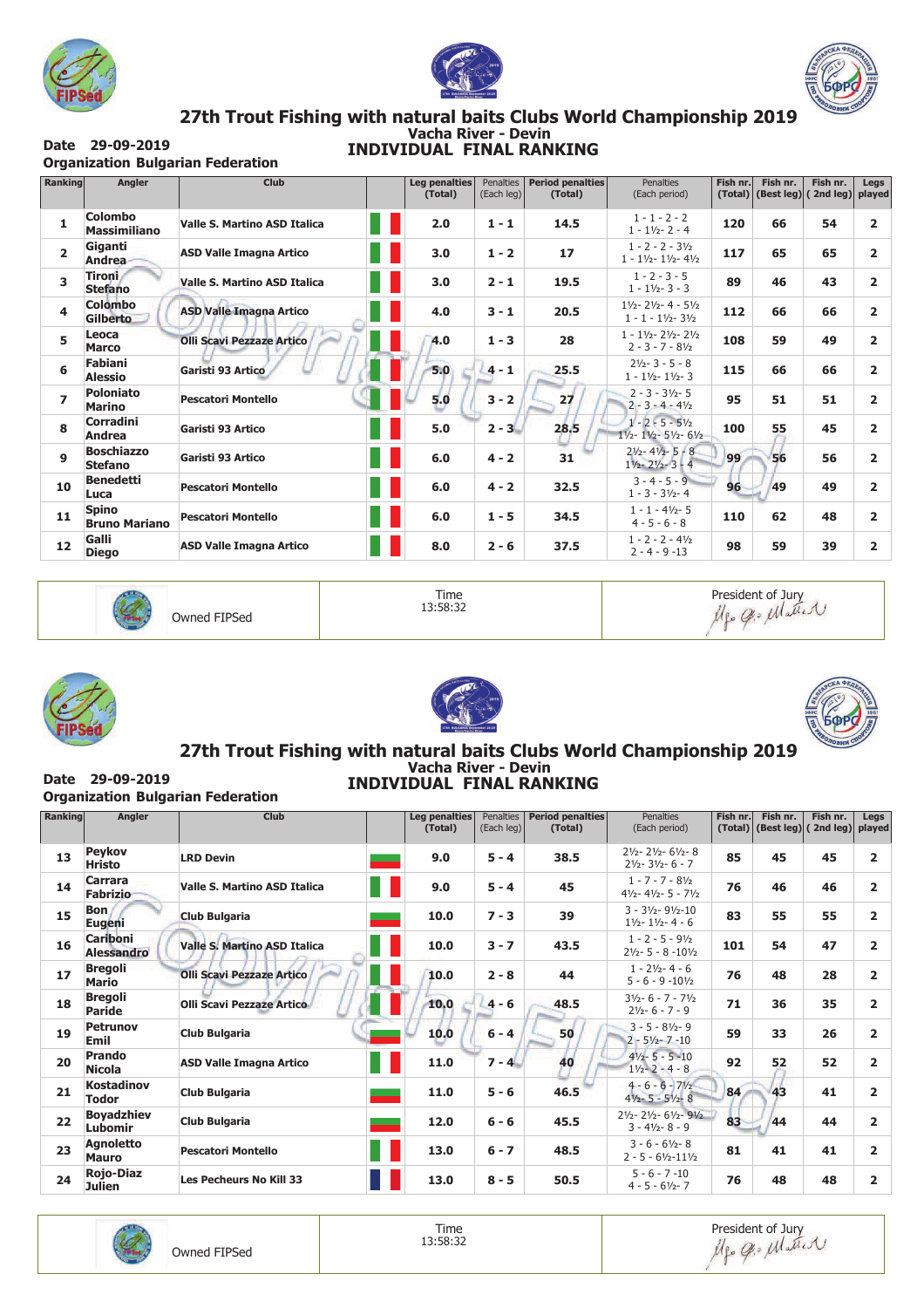





## 27th Trout Fishing with natural baits Clubs World Championship 2019<br>Vacha River - Devin **INDIVIDUAL FINAL RANKING**

Date 29-09-2019 **Organization Bulgarian Federation** 

| <b>Ranking</b> | Angler                             | <b>Club</b>                           | <b>Leg penalties</b><br>(Total) | <b>Penalties</b><br>(Each leg) | <b>Period penalties</b><br>(Total) | <b>Penalties</b><br>(Each period)                                                                      | Fish nr.<br>(Total) | Fish nr.<br>(Best leg) | Fish nr.<br>(2nd leg) | Legs<br>played          |
|----------------|------------------------------------|---------------------------------------|---------------------------------|--------------------------------|------------------------------------|--------------------------------------------------------------------------------------------------------|---------------------|------------------------|-----------------------|-------------------------|
| 25             | Yordanov<br><b>Stefan</b>          | <b>LRD Devin</b>                      | 13.0                            | $5 - 8$                        | 52.5                               | $2 - 4 - 8 - 11$<br>$4\frac{1}{2}$ - 5 - 7 -11                                                         | 74                  | 42                     | 42                    | $\overline{\mathbf{c}}$ |
| 26             | <b>Odet</b><br><b>Alain</b>        | <b>Truite Passion&amp;Competition</b> | 13.0                            | $10 - 3$                       | 57.5                               | $5\frac{1}{2}$ - 8 - 11 - 12 $\frac{1}{2}$<br>$1\frac{1}{2} - 3 - 4 - 12$                              | 46                  | 24                     | 24                    | 2                       |
| 27             | <b>Duffo</b><br><b>Sébastien</b>   | <b>Les Pecheurs No Kill 33</b>        | 14.0                            | $3 - 11$                       | 57.5                               | $2\frac{1}{2} - 3 - 4 - \frac{7\frac{1}{2}}{2}$<br>$4\frac{1}{2} - 8 - 14 - 14$                        | 69                  | 48                     | 21                    | $\overline{\mathbf{c}}$ |
| 28             | <b>Farcy</b><br><b>Pascal</b>      | Salmo - Garonne                       | 14.0                            | $9 - 5$                        | 61.5                               | $7\frac{1}{2} - 8 - 9 - 9\frac{1}{2}$<br>$1 - 8 - 9 - 9\frac{1}{2}$                                    | 52                  | 29                     | 23                    | $\overline{\mathbf{c}}$ |
| 29             | <b>Rojo-Diaz</b><br><b>Patrick</b> | <b>Les Pecheurs No Kill 33</b>        | 16.0                            | $8 - 8$                        | 65.5                               | $5\frac{1}{2} - 6 - 8\frac{1}{2} - 11$<br>$7 - 8 - 9 - 10\frac{1}{2}$                                  | 54                  | 27                     | 27                    | 2                       |
| 30             | <b>Coulon</b><br><b>Jérome</b>     | Salmo - Garonne                       | 16.0                            | $7 - 9$                        | 66                                 | 21/2-6-101/2-111/2<br>$6 - 8 - 10\frac{1}{2} - 11$                                                     | 50                  | 26                     | 24                    | 2                       |
| 31             | <b>Boikov</b><br>Plamen            | <b>Ostrieto</b>                       | 17.0                            | $8 - 9$                        | 62                                 | $4 - 6\frac{1}{2} - 8 - 12\frac{1}{2}$<br>$4\frac{1}{2} - 7 - \frac{7\frac{1}{2}}{12}$                 | 63                  | 33                     | 30                    | 2                       |
| 32             | <b>Surin</b><br><b>Nicolas</b>     | <b>Salmo Toc</b>                      | 17.0                            | $7 - 10$                       | 64.5                               | $2 - 4\frac{1}{2} - 9 - 11\frac{1}{2}$<br>$5 - 7 - 12 - 13\frac{1}{2}$                                 | 60                  | 34                     | 26                    | $\overline{\mathbf{c}}$ |
| 33             | <b>Rebonato</b><br>Gérard          | Salmo - Garonne                       | 19.0                            | $9 - 10$                       | 73                                 | $6 - 6\frac{1}{2} - 9\frac{1}{2} - 12\frac{1}{2}$<br>$8\frac{1}{2} - 9 - 9\frac{1}{2} - 11\frac{1}{2}$ | 64                  | 32                     | 32                    | 2                       |
| 34             | <b>Shigerminov</b><br><b>Vasil</b> | <b>LRD Devin</b>                      | 19.0                            | $12 - 7$                       | 73                                 | $5 - 11\frac{1}{2} - 12 - 14$<br>$5 - 7 - 8 - 10\frac{1}{2}$                                           | 56                  | 33                     | 33                    | 2                       |
| 35             | <b>Peevsky</b><br>Georgi           | <b>Ostrieto</b>                       | 19.0                            | $10 - 9$                       | 73                                 | $6 - 7\frac{1}{2} - 13 - 13\frac{1}{2}$<br>$4 - 7\frac{1}{2} - 8 - 13\frac{1}{2}$                      | 52                  | 28                     | 28                    | $\overline{\mathbf{c}}$ |
| 36             | <b>Barrére</b><br>Jean-Baptiste    | <b>PSM Truite Artico</b>              | 20.0                            | $9 - 11$                       | 75.5                               | $7 - 8\frac{1}{2} - 9 - 9$<br>$8 - 10\frac{1}{2} - 11 - 12\frac{1}{2}$                                 | 46                  | 24                     | 22                    | 2                       |



Owned FIPSed

Time 13:58:32









## 27th Trout Fishing with natural baits Clubs World Championship 2019 **INDIVIDUAL FINAL RANKING**

Date 29-09-2019 **Organization Bulgarian Federation** 

| <b>Ranking</b> | Angler                                 | <b>Club</b>                           | Leg penalties<br>(Total) | Penalties<br>(Each leg) | <b>Period penalties</b><br>(Total) | <b>Penalties</b><br>(Each period)                                           | Fish nr.        | Fish nr.<br>$(Total)$ (Best leg) | Fish nr.<br>(2nd leg) | Legs<br>played |
|----------------|----------------------------------------|---------------------------------------|--------------------------|-------------------------|------------------------------------|-----------------------------------------------------------------------------|-----------------|----------------------------------|-----------------------|----------------|
| 37             | <b>Bankatev</b><br><b>Viktor</b>       | <b>LRD Devin</b>                      | 21.0                     | $11 - 10$               | 79                                 | 91/2-10 -101/2-14<br>$5\frac{1}{2}$ - 5 $\frac{1}{2}$ -11 -13               | 39              | 21                               | 18                    | $\overline{2}$ |
| 38             | <b>Teulie</b><br><b>Thierry</b>        | <b>Salmo Toc</b>                      | 21.0                     | $13 - 8$                | 80.5                               | $10 - 11 - 12\frac{1}{2} - 14$<br>$4\frac{1}{2} - 9 - 9\frac{1}{2} - 10$    | 37              | 28                               | 28                    | $\overline{2}$ |
| 39             | Georgiev<br><b>Boris</b>               | <b>Ostrieto</b>                       | 23.0                     | $13 - 10$               | 87                                 | 101/2-111/2-111/2-14<br>$6\frac{1}{2} - 10 - 10\frac{1}{2} - 12\frac{1}{2}$ | 41              | 23                               | 23                    | $\overline{2}$ |
| 40             | <b>Gunther</b><br><b>Patrice</b>       | <b>Truite Passion&amp;Competition</b> | 23.0                     | $11 - 12$               | 88                                 | $7\frac{1}{2} - 10 - 11 - 11\frac{1}{2}$<br>101/2-111/2-12-14               | 36              | 22                               | 22                    | 2              |
| 41             | <b>Grubic</b><br><b>Boris</b>          | Ø.<br><b>HSRS Zagreb</b>              | 23.0                     | $14 - 9$                | 91.5                               | 111/2-131/2-131/2-14<br>$8 - 8 - 11 - 12$                                   | 28              | 21                               | 21                    | 2              |
| 42             | <b>Roches</b><br><b>Cedric</b>         | <b>PSM Truite Artico</b>              | 23.0                     | $10 - 13$               | 94.5                               | 61/2-101/2-121/2-14<br>$11\frac{1}{2} - 13 - 13 - 13\frac{1}{2}$            | 37              | 24                               | 13                    | $\overline{2}$ |
| 43             | <b>Basso</b><br>Hervé                  | <b>Salmo Toc</b>                      | 24.0                     | $13 - 11$               | 85.5                               | $8 - 12 - 12\frac{1}{2} - 13$<br>$9\frac{1}{2} - 10 - 10 - 10\frac{1}{2}$   | 50              | 31                               | 31                    | 2              |
| 44             | <b>Rojo-Diaz</b><br><b>Jean Pierre</b> | <b>Les Pecheurs No Kill 33</b>        | 24.0                     | $12 - 12$               | 87                                 | $9\frac{1}{2} - 10\frac{1}{2} - 12\frac{1}{2} - 13$<br>51/2-101/2-111/2-14  | 31              | 20                               | 11                    | $\overline{2}$ |
| 45             | Kljajic<br><b>Żeljko</b>               | $\bullet$<br><b>HŠRS Zagreb</b>       | 24.0                     | $11 - 13$               | 89                                 | $7\frac{1}{2} - 11 - 12 - 14$<br>$9 - 9\frac{1}{2} - 13 - 13$               | 30 <sub>l</sub> | 20                               | 10                    | $\overline{2}$ |
| 46             | Lasserre<br><b>Patrice</b>             | <b>PSM Truite Artico</b>              | 24.0                     | $10 - 14$               | 95.5                               | $8 - 11 - 11\frac{1}{2} - 13$<br>121/2-121/2-131/2-131/2                    | 31              | 20                               | 11                    | $\overline{2}$ |
| 47             | <b>Iliev</b><br>Deyan                  | <b>Ostrieto</b>                       | 25.0                     | $11 - 14$               | 91                                 | $5 - 11 - 12 - 13$<br>101/2-121/2-131/2-131/2                               | 35              | 19                               | 16                    | $\overline{2}$ |
| 48             | <b>Armanet</b><br><b>Sebastien</b>     | <b>Truite Passion&amp;Competition</b> | 25.0                     | $12 - 13$               | 93.5                               | 8-121/2-121/2-13<br>8-121/2-131/2-131/2                                     | 30              | 15                               | 15                    | $\mathbf{z}$   |



Time 13:58:32

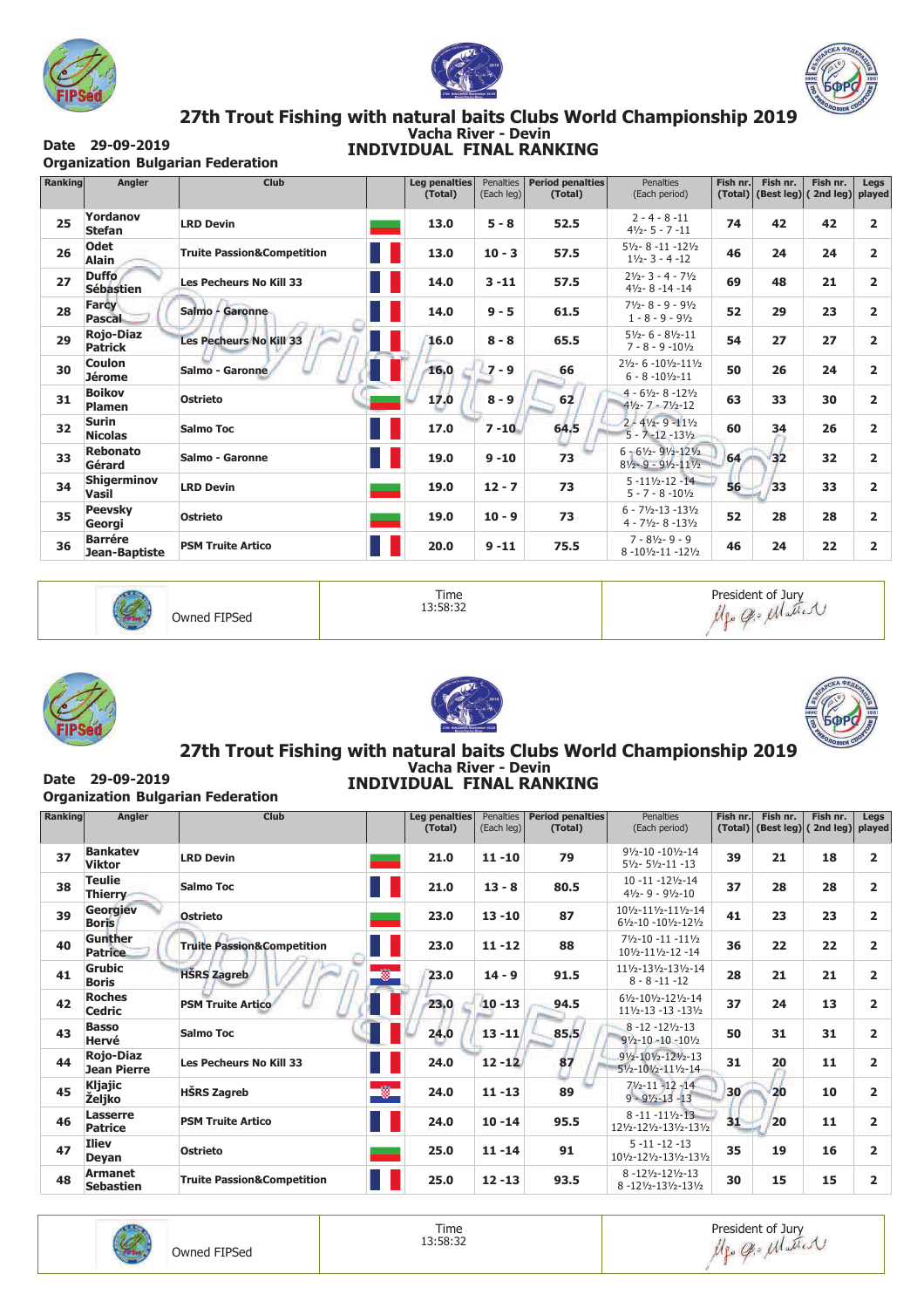





## 27th Trout Fishing with natural baits Clubs World Championship 2019<br>Vacha River - Devin **INDIVIDUAL FINAL RANKING**

Date 29-09-2019 **Organization Bulgarian Federation** 

| <b>Ranking</b> | Angler                             | <b>Club</b>                                 | Leg penalties<br>(Total) | <b>Penalties</b><br>(Each leg) | <b>Period penalties</b><br>(Total) | <b>Penalties</b><br>(Each period)                 | Fish nr.<br>(Total) | Fish nr.<br>$\vert$ (Best leg) | Fish nr.<br>(2nd leg) | Legs<br>played |
|----------------|------------------------------------|---------------------------------------------|--------------------------|--------------------------------|------------------------------------|---------------------------------------------------|---------------------|--------------------------------|-----------------------|----------------|
|                |                                    |                                             |                          |                                |                                    |                                                   |                     |                                |                       |                |
| 49             | <b>Milhem</b><br><b>Christophe</b> | <b>Truite Passion&amp;Competition</b><br>Ū, | 27.0                     | $14 - 13$                      | 99                                 | 11-121/2-121/2-14<br>101/2-11 -131/2-14           | 28                  | 17                             | 17                    | 2              |
| 50             | <b>Jurešic</b><br><b>Darko</b>     | œ,<br><b>HŠRS Zagreb</b>                    | 27.0                     | $13 - 14$                      | 102.5                              | 10-101/2-131/2-14<br>13 -131/2-14 -14             | 22                  | 13                             | 9                     | 2              |
| 51             | Faberi<br><b>Francesco</b>         | <b>Olli Scavi Pezzaze Artico</b>            | 19.0                     | $14 - 5$                       | 19                                 | $2 - 3 - 6 - 8$                                   | 47                  | 47                             | 47                    | 1              |
| 52             | <b>Briano</b><br><b>Rossano</b>    | Garisti 93 Artico                           | 20.0                     | $6 - 14$                       | 25.5                               | $1 - 7 - 71/2 - 10$                               | 45                  | 45                             | 0                     | 1              |
| 53             | Pages<br><b>Franck</b>             | <b>PSM Truite Artico</b>                    | 21.0                     | $14 - 7$                       | 29.5                               | $3\frac{1}{2} - 7 - 7\frac{1}{2} - 11\frac{1}{2}$ | 22                  | 22                             | 22                    | 1              |
| 54             | <b>Richiedei</b><br>Giovanni       | <b>Olli Scavi Pezzaze Artico</b>            | 22.0                     | $8 - 14$                       | 28                                 | $4\frac{1}{2} - 6 - 8 - 9\frac{1}{2}$             | 35                  | 35                             | 0                     | ı              |
| 55             | <b>Coulon</b><br>Hervé             | Salmo - Garonne                             | 23.0                     | $9 - 14$                       | 38                                 | $6 - 9 - 9\frac{1}{2} - 13\frac{1}{2}$            | 22                  | 22                             | $\mathbf{0}$          | 1              |
| 56             | <b>Muzzi</b><br><b>Alessio</b>     | Garisti 93 Artico                           | 25.0                     | $14 - 11$                      | 40                                 | $7 - 8 - 11\frac{1}{2} - 13\frac{1}{2}$           | 17                  | 17                             | 17                    | 1              |
| 57             | <b>Hernandez</b><br><b>Franck</b>  | <b>PSM Truite Artico</b>                    | 26.0                     | $12 - 14$                      | 40.5                               | $7 - 10 - 11 - 12\frac{1}{2}$                     | 17                  | 17                             | $\bf{0}$              |                |
| 58             | Lepidi<br>Jean-Marc                | Salmo - Garonne                             | 26.0                     | $14 - 12$                      | 43.5                               | $9\frac{1}{2} - 11 - 11 - 12$                     | 20                  | 20                             | 20                    | 1              |
| 59             | <b>Borošic</b><br>Saša             | ÷<br><b>HŠRS Zagreb</b>                     | 26.0                     | $14 - 12$                      | 48                                 | 101/2-101/2-131/2-131/2                           | 18                  | 18                             | 18                    | 1              |
| 60             | <b>Nicollet</b><br><b>Fabrice</b>  | <b>Salmo Toc</b>                            | 28.0                     | $14 - 14$                      | 45.5                               | $7 - 11\frac{1}{2} - 13 - 14$                     | 14                  | 14                             | 14                    | 1              |



Owned FIPSed

Time 13:58:33

President of Jury<br>Mgo Q.= Matter







## 27th Trout Fishing with natural baits Clubs World Championship 2019 **INDIVIDUAL FINAL RANKING**

Date 29-09-2019 **Organization Bulgarian Federation** 

| Ranking | Angler                        | Club               |           | Leg penalties<br>(Total) | Penalties<br>(Each leg) | <b>Period penalties</b><br>(Total) | Penalties<br>(Each period) |    | Fish nr. Fish nr. | Fish nr.<br>$(Total)$ (Best leg) (2nd leg) | Legs<br>played |
|---------|-------------------------------|--------------------|-----------|--------------------------|-------------------------|------------------------------------|----------------------------|----|-------------------|--------------------------------------------|----------------|
| 61      | <b>Slavinic</b><br>Siniša     | <b>HŠRS Zagreb</b> | $\bullet$ | 28.0                     | $14 - 14$               | 50                                 | 91/2-121/2-14-14           | 11 | 11                | $\mathbf 0$                                | 1              |
| 62      | <b>Castel</b><br><b>Alain</b> | <b>Salmo Toc</b>   |           | 28.0                     | $14 - 14$               | 52                                 | 12-121/2-131/2-14          | 8  | 8                 | 0                                          | 1              |
|         |                               |                    |           |                          |                         |                                    |                            |    |                   |                                            |                |
|         |                               |                    |           |                          |                         |                                    |                            |    |                   |                                            |                |
|         |                               |                    |           |                          |                         |                                    |                            |    |                   |                                            |                |
|         |                               |                    |           |                          |                         |                                    |                            |    |                   |                                            |                |
|         |                               |                    |           |                          |                         |                                    |                            |    |                   |                                            |                |
|         |                               |                    |           |                          |                         |                                    |                            |    |                   |                                            |                |
|         |                               |                    |           |                          |                         |                                    |                            |    |                   |                                            |                |
|         |                               |                    |           |                          |                         |                                    |                            |    |                   |                                            |                |
|         |                               |                    |           |                          |                         |                                    |                            |    |                   |                                            |                |
|         |                               |                    |           |                          |                         |                                    |                            |    |                   |                                            |                |

| Owned FIPSed | Time<br>13:58:33 | President of Jury<br>allest<br>V |
|--------------|------------------|----------------------------------|
|--------------|------------------|----------------------------------|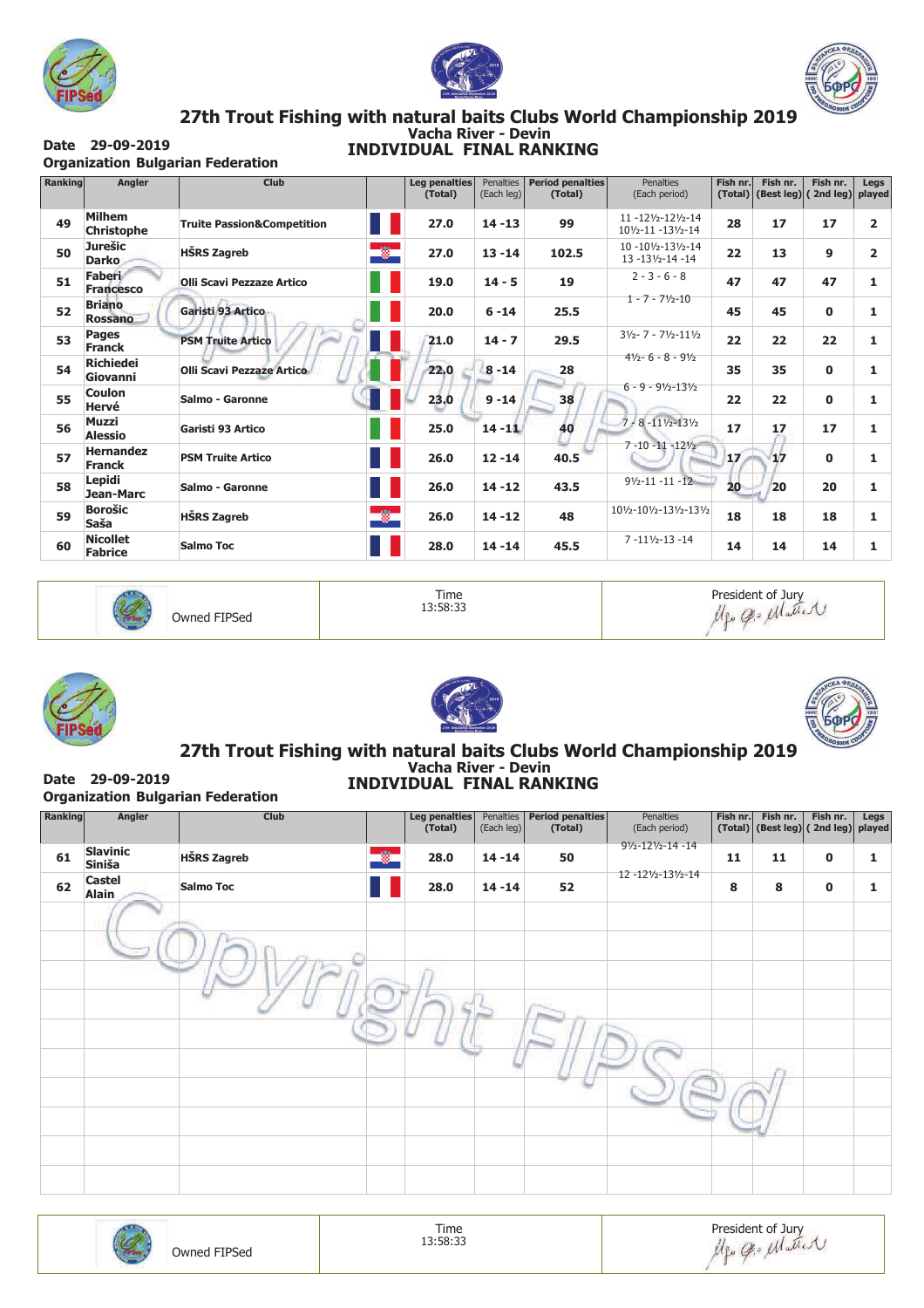





**Leg n. 2**

# **. 27th Trout Fishing with natural baits Clubs World Championship 2019**

**Vacha River - Devin**

## . **TEAM RANKING**

## **Date 29-09-2019**

| Ranking      | <b>Club</b>                           | <b>Nation</b>   |    | (Total) | Sector penalties Period penalties<br>(Total) | Fish nr.<br>(Total) | Fish nr.<br>(Each period)          | <b>Penalties</b><br>(Each sector) | <b>Penalties</b><br>(Each period)                         |
|--------------|---------------------------------------|-----------------|----|---------|----------------------------------------------|---------------------|------------------------------------|-----------------------------------|-----------------------------------------------------------|
| 1            | <b>ASD Valle Imagna Artico</b>        | <b>Italy</b>    |    | 13      | 59                                           | 222                 | $117 - 52 - 30 - 23$               | $1 - 2 - 4 - 6$                   | $8.5 - 9 - 19 - 22.5$                                     |
| $\mathbf{2}$ | Valle S. Martino ASD Italica          | <b>Italy</b>    |    | 13      | $64\frac{1}{2}$                              | <b>190</b>          | $99 - 47 - 23 - 21$                | $1 - 1 - 4 - 7$                   | $12 - 12 - 23.5 - 17$                                     |
| $\mathbf{3}$ | <b>Pescatori Montello</b>             | <b>Italy</b>    |    | 16      | 73                                           | 189                 | $106 - 35 - 26 - 22$               | $2 - 2 - 5 - 7$                   | 14.5 - 23.5 - 19.5 - 15.5                                 |
| 4            | Garisti 93 Artico                     | <b>Italy</b>    |    | 17      | 73                                           | 184                 | $92 - 40 - 30 - 22$                | $1 - 2 - 3 - 11$                  | $16.5 - 22.5 - 14 - 20$                                   |
| 5            | <b>Club Bulgaria</b>                  | <b>Bulgaria</b> |    | 19      | 85                                           | 166                 | $77 - 48 - 22 - 19$                | $3 - 4 - 6 - 6$                   | $27.5 - 11.5 - 24 - 22$                                   |
| 6            | <b>Olli Scavi Pezzaze Artico</b>      | Italy           |    | 22      | $94\frac{1}{2}$                              | 159                 | $84 - 34 - 23 - 18$                | $3 - 5 - 6 - 8$                   | $17 - 25 - 24.5 - 28$                                     |
| 7            | <b>LRD Devin</b>                      | <b>Bulgaria</b> |    | 29      | 112                                          | 138                 | $70 - 26 - 25 - 17$                | $4 - 7 - 8 - 10$                  | $28.5 - 35 - 19 - 29.5$                                   |
| 8            | Les Pecheurs No Kill 33               | <b>France</b>   |    | 36      | <b>139</b>                                   | 107                 | $51 - 26 - 13 - 17$                |                                   | 5 - 8 -11 -12 37.5 - 36.5 - 37.5 - 27.5                   |
| 9            | <b>Salmo - Garonne</b>                | <b>France</b>   |    | 36      | <b>145</b>                                   | 99                  | $49 - 21 - 13 - 16$                |                                   | 5 - 9 -10 -12 39.5 - 39.5 - 38.5 - 27.5                   |
| 10           | <b>Truite Passion&amp;Competition</b> | <b>France</b>   |    | 41      | 165                                          | 78                  | $38 - 19 - 12 - 9$                 | $-3 - 12 - 13 - 13$               | $-49.5 - 39 - 37.5 - 39$                                  |
| 11           | Ostrieto                              | <b>Bulgaria</b> |    | 42      | 1531/2                                       | 97                  |                                    |                                   | 49 - 24 - 12 - 12 9 - 9 - 10 - 14 39.5 - 34.5 - 40.5 - 39 |
| 12           | <b>Salmo Toc</b>                      | <b>France</b>   |    | 43      | 156                                          | 99                  | 51 - 22 - 15 - 11 8 - 10 - 11 - 14 |                                   | $38.5 - 40 - 38 - 39.5$                                   |
| 13           | <b>PSM Truite Artico</b>              | France          |    | 45      | $174\frac{1}{2}$                             | 68                  | $39 - 14 - 11 - 4$                 | $7 - 11 - 13 - 14$                | $41.5 - 44 - 40 - 49$                                     |
| 14           | <b>HSRS Zagreb</b>                    | Croatia         | Ø. | 48      | 186                                          | 58                  | $29 - 11 - 10 - 8$                 | $9 - 12 - 13 - 14$                | 49.5 - 48 - 44.5 - 44                                     |



Time 13:49:35

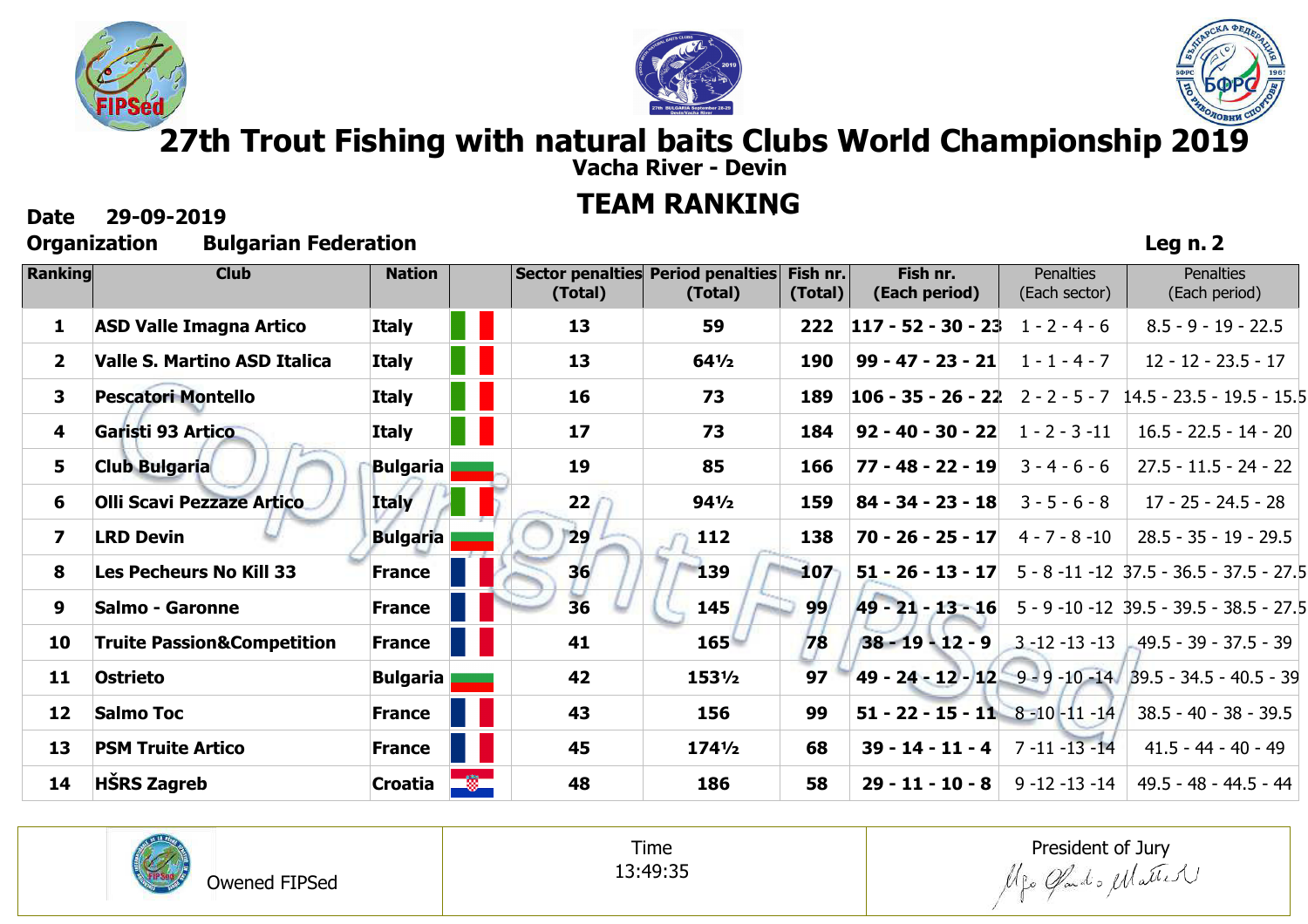





# 27th Trout Fishing with natural baits Clubs World Championship 2019<br>2019 Vacha River - Devin

29-09-2019 **Date Organization Bulgarian Federation** 

## **INDIVIDUAL RANKING**

Leg nr.  $2$ 

| Ranking | <b>Angler</b>             | <b>Club</b>                                       | <b>Ranking</b><br>by sector | Period penalties<br>(Total) | Fish nr.<br>(Total) | Fish nr.<br>(Best period) | Fish nr.<br>(Last period) | <b>Penalties</b><br>(Each period) | Fish nr.<br>(Each period) | Not |
|---------|---------------------------|---------------------------------------------------|-----------------------------|-----------------------------|---------------------|---------------------------|---------------------------|-----------------------------------|---------------------------|-----|
| 1       | <b>Colombo Gilberto</b>   | <b>ASD Valle Imagna Artico</b>                    | 1                           | 7.0                         | 66                  | 35                        | 10                        | $1 - 1 - 1.5 - 3.5$               | $35 - 14 - 7 - 10$        |     |
| 2       | <b>Fabiani Alessio</b>    | Garisti 93 Artico                                 | $\mathbf{1}$                | 7.0                         | 66                  | 31                        | 10                        | $1 - 1.5 - 1.5 - 3$               | $31 - 17 - 8 - 10$        |     |
| 3       |                           | Colombo Massimiliano Valle S. Martino ASD Italica | 1                           | 8.5                         | 54                  | 24                        | $\overline{ }$            | $1 - 1.5 - 2 - 4$                 | $24 - 15 - 8 - 7$         |     |
| 4       | Tironi Stefano            | <b>Valle S. Martino ASD Italica</b>               | 1                           | 8.5                         | 43                  | 21                        | 5                         | $1 - 1.5 - 3 - 3$                 | $21 - 11 - 6 - 5$         |     |
| 5       | Giganti Andrea            | <b>ASD Valle Imagna Artico</b>                    | $\overline{2}$              | 8.5                         | 65                  | 31                        | 6                         | $1 - 1.5 - 1.5 - 4.5$             | $31 - 17 - 11 - 6$        |     |
| 6       | <b>Boschiazzo Stefano</b> | Garisti 93 Artico                                 | $\mathbf{2}$                | 11.0                        | 56                  | 30                        | 5                         | $1.5 - 2.5 - 3 - 4$               | $30 - 13 - 8 - 5$         |     |
| 7       | <b>Benedetti Luca</b>     | <b>Pescatori Montello</b>                         | $\overline{2}$              | 11.5                        | 49                  | 31                        | 5                         | $1 - 3 - 3.5 - 4$                 | $31 - 8 - 5 - 5$          |     |
| 8       | <b>Poloniato Marino</b>   | <b>Pescatori Montello</b>                         | $\overline{2}$              | 13.5                        | 51                  | 24                        | 6                         | $2 - 3 - 4 - 4.5$                 | $24 - 11 - 10 - 6$        |     |
| 9       | <b>Bon Eugeni</b>         | Club Bulgaria                                     | 3                           | 13.0                        | 55                  | 29                        | 4                         | $1.5 - 1.5 - 4 - 6$               | $29 - 14 - 8 - 4$         |     |
| 10      | <b>Corradini Andrea</b>   | Garisti 93 Artico                                 | 3                           | 15.0                        | 45                  | 20                        | $\mathbf{z}$              | $1.5 - 1.5 - 5.5 - 6.5$           | $20 - 7 - 11 - 7$         |     |
| 11      | <b>Leoca Marco</b>        | <b>Olli Scavi Pezzaze Artico</b>                  | 3                           | 20.5                        | 49                  | 26                        | 4                         | $2 - 3 - 7 - 8.5$                 | $26 - 9 - 10 - 4$         |     |
| 12      | <b>Odet Alain</b>         | <b>Truite Passion&amp;Competition</b>             | 3                           | 20.5                        | 24                  | 8                         | 5                         | $1.5 - 3 - 4 - 12$                | $5 - 8 - 6 - 5$           |     |
| 13      | <b>Prando Nicola</b>      | <b>ASD Valle Imagna Artico</b>                    | 4                           | 15.5                        | 52                  | 23                        | 5                         | $1.5 - 2 - 4 - 8$                 | $23 - 13 - 11 - 5$        |     |
| 14      | <b>Peykov Hristo</b>      | <b>LRD Devin</b>                                  | 4                           | 19.0                        | 45                  | 22                        | 7                         | $2.5 - 3.5 - 6 - 7$               | $22 - 9 - 7 - 7$          |     |



Time 13:51:06





**Date** 





#### 27th Trout Fishing with natural baits Clubs World Championship 2019 Vacha River - Devin 29-09-2019

| Date<br>29-09-2019<br>Valila Rivel - Devill<br><b>INDIVIDUAL RANKING</b><br><b>Organization Bulgarian Federation</b> |                            |                                     |  |                             |                                      |         |                           |                           |                                   |                           |     |
|----------------------------------------------------------------------------------------------------------------------|----------------------------|-------------------------------------|--|-----------------------------|--------------------------------------|---------|---------------------------|---------------------------|-----------------------------------|---------------------------|-----|
| Ranking                                                                                                              | Angler                     | <b>Club</b>                         |  | <b>Ranking</b><br>by sector | Period penalties Fish nr.<br>(Total) | (Total) | Fish nr.<br>(Best period) | Fish nr.<br>(Last period) | <b>Penalties</b><br>(Each period) | Fish nr.<br>(Each period) | Not |
| 15                                                                                                                   | <b>Carrara Fabrizio</b>    | <b>Valle S. Martino ASD Italica</b> |  | 4                           | 21.5                                 | 46      | 24                        | 6                         | $4.5 - 4.5 - 5 - 7.5$             | $24 - 10 - 6 - 6$         |     |
| 16                                                                                                                   | <b>Petrunov Emil</b>       | Club Bulgaria                       |  | 4                           | 24.5                                 | 26      | 10                        | 3                         | $2 - 5.5 - 7 - 10$                | $9 - 10 - 4 - 3$          |     |
| 17                                                                                                                   | <b>Faberi Francesco</b>    | <b>Olli Scavi Pezzaze Artico</b>    |  | 5                           | 19.0                                 | 47      | 24                        | 5                         | $2 - 3 - 6 - 8$                   | $24 - 12 - 6 - 5$         |     |
| 18                                                                                                                   | Rojo-Diaz Julien           | <b>Les Pecheurs No Kill 33</b>      |  | 5                           | 22.5                                 | 48      | 23                        | 5                         | $4 - 5 - 6.5 - 7$                 | $23 - 13 - 7 - 5$         |     |
| 19                                                                                                                   | <b>Spino Bruno Mariano</b> | <b>Pescatori Montello</b>           |  | 5                           | 23.0                                 | 48      | 28                        | 4                         | $4 - 5 - 6 - 8$                   | $28 - 12 - 4 - 4$         |     |
| 20                                                                                                                   | <b>Farcy Pascal</b>        | Salmo - Garonne                     |  | 5                           | 27.5                                 | 23      | 10                        | 6                         | $1 - 8 - 9 - 9.5$                 | $10 - 4 - 3 - 6$          |     |
| 21                                                                                                                   | <b>Kostadinov Todor</b>    | <b>Club Bulgaria</b>                |  | 6                           | 23.0                                 | $-41$   | 20                        | 6                         | $4.5 - 5 - 5.5 - 8$               | $20 - 10 - 5 - 6$         |     |
| 22                                                                                                                   | <b>Boyadzhiev Lubomir</b>  | <b>Club Bulgaria</b>                |  | 6                           | 24.5                                 | 44      | 19                        | 6                         | $3 - 4.5 - 8 - 9$                 | $19 - 14 - 5 - 6$         |     |
| 23                                                                                                                   | <b>Bregoli Paride</b>      | <b>Olli Scavi Pezzaze Artico</b>    |  | 6                           | 24.5                                 | 35      | 17                        | 7                         | $2.5 - 6 - 7 - 9$                 | $17 - 6 - 5 - 7$          |     |
| 24                                                                                                                   | <b>Galli Diego</b>         | <b>ASD Valle Imagna Artico</b>      |  | 6                           | 28.0                                 | 39      | 28                        | $\mathbf{z}$              | $2 - 4 - 9 - 13$                  | $28 - 8 - 1 - 2$          |     |
| 25                                                                                                                   | <b>Agnoletto Mauro</b>     | <b>Pescatori Montello</b>           |  | $\overline{ }$              | 25.0                                 | 41      | 23                        | 7                         | $2 - 5 - 6.5 - 11.5$              | $23 - 4 - 7 - 7$          |     |
| 26                                                                                                                   | <b>Cariboni Alessandro</b> | <b>Valle S. Martino ASD Italica</b> |  | $\overline{ }$              | 26.0                                 | 47      | 30                        | з                         | $2.5 - 5 - 8 - 10.5$              | $30 - 11 - 3 - 3$         |     |
| 27                                                                                                                   | <b>Pages Franck</b>        | <b>PSM Truite Artico</b>            |  | $\overline{ }$              | 29.5                                 | 22      | 11                        | 1                         | $3.5 - 7 - 7.5 - 11.5$            | $11 - 5 - 5 - 1$          |     |



**LRD Devin** 

**Shigerminov Vasil** 

28

30.5

33

16

 $\overline{\mathbf{4}}$ 

 $\overline{z}$ 



 $5 - 7 - 8 - 10.5$ 

 $16 - 6 - 7 - 4$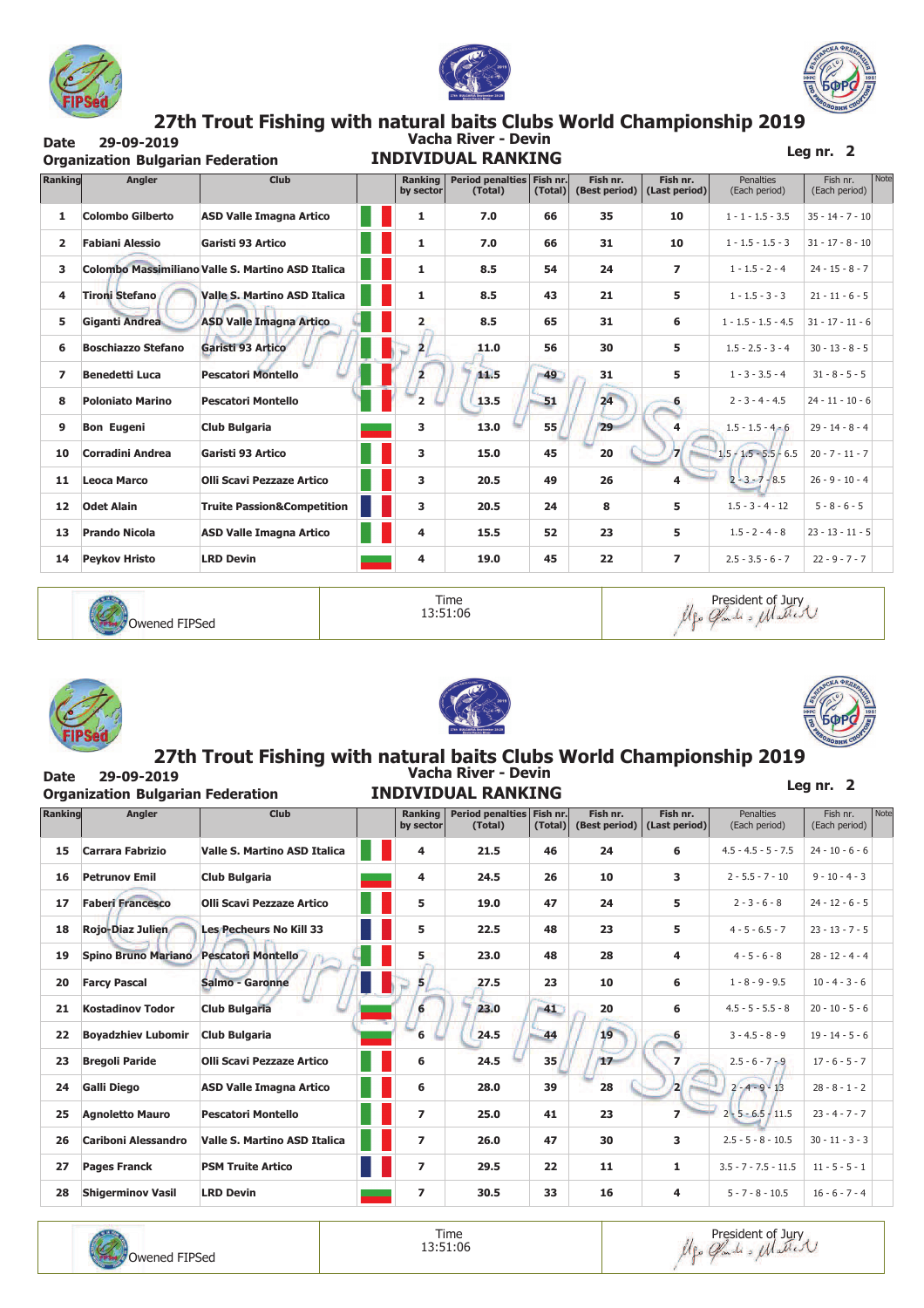





Fish nr.

(Each period)

 $24 - 9 - 7 - 2$ 

 $17 - 7 - 2 - 2$ 

Leg nr.  $2$ 

Penalties

(Each period)

 $4.5 - 5 - 7 - 11$ 

 $5 - 6 - 9 - 10.5$ 

Fish nr.

(Last period)

 $\overline{2}$ 

 $\overline{\mathbf{2}}$ 

### 27th Trout Fishing with natural baits Clubs World Championship 2019<br>Vacha River - Devin 29-09-2019

| <b>Date</b> | 29-09-2019<br><b>Organization Bulgarian Federation</b> |                                         | Vacha River - Devin<br><b>INDIVIDUAL RANKING</b> |                             |                                      |              |                           |  |  |
|-------------|--------------------------------------------------------|-----------------------------------------|--------------------------------------------------|-----------------------------|--------------------------------------|--------------|---------------------------|--|--|
| Ranking     | Angler                                                 | <b>Club</b>                             |                                                  | <b>Ranking</b><br>by sector | Period penalties Fish nr.<br>(Total) | (Total)      | Fish nr.<br>(Best period) |  |  |
| 29          | <b>Yordanov Stefan</b>                                 | <b>LRD Devin</b>                        |                                                  | 8                           | 27.5                                 | 42           | 24                        |  |  |
| 30          | <b>Bregoli Mario</b>                                   | <b>Olli Scavi Pezzaze Artico</b>        |                                                  | 8                           | 30.5                                 | 28           | 17                        |  |  |
| 31          | <b>Teulie Thierry</b>                                  | Salmo Toc                               |                                                  | 8                           | 33.0                                 | 28           | 13                        |  |  |
| 32          | <b>Rojo-Diaz Patrick</b>                               | <b>Les Pecheurs No Kill 33</b>          |                                                  | 8                           | 34.5                                 | 27           | 12                        |  |  |
| $\sim$      | Button Blomed                                          | <b>ALLISLE</b><br><b>Call Cold Cold</b> |                                                  | $\sim$                      | 240                                  | $\mathbf{a}$ | $\sim$                    |  |  |

| 31 | <b>Teulie Thierry</b>    | <b>Salmo Toc</b>               | 8               | 33.0 | 28    | 13                      | 6              | $4.5 - 9 - 9.5 - 10$     | $13 - 5 - 4 - 6$ |  |
|----|--------------------------|--------------------------------|-----------------|------|-------|-------------------------|----------------|--------------------------|------------------|--|
| 32 | <b>Rojo-Diaz Patrick</b> | <b>Les Pecheurs No Kill 33</b> | 8               | 34.5 | 27    | 12                      | $\overline{2}$ | $7 - 8 - 9 - 10.5$       | $12 - 9 - 4 - 2$ |  |
| 33 | <b>Boikov Plamen</b>     | <b>Ostrieto</b>                | 9               | 31.0 | 30    | 9                       | 6              | $4.5 - 7 - 7.5 - 12$     | $9 - 9 - 6 - 6$  |  |
| 34 | <b>Peevsky Georgi</b>    | <b>Ostrieto</b>                | 9 <sub>l</sub>  | 33.0 | 28    | 20                      | 0              | $4 - 7.5 - 8 - 13.5$     | $20 - 5 - 3 - 0$ |  |
| 35 | <b>Coulon Jérome</b>     | Salmo - Garonne                | 9               | 35.5 | $-24$ | 11                      | 4              | $6 - 8 - 10.5 - 11$      | $11 - 5 - 4 - 4$ |  |
| 36 | <b>Grubic Boris</b>      | <b>HŠRS Zagreb</b>             | $\sqrt{2}$<br>9 | 39.0 | 21    | $\overline{\mathbf{8}}$ | 5              | $8 - 8 - 11 - 12$        | $8 - 3 - 5 - 5$  |  |
| 37 | <b>Bankatev Viktor</b>   | <b>LRD Devin</b>               | 10              | 35.0 | 18    | 8                       | 4              | $5.5 - 5.5 - 11 - 13$    | $8 - 2 - 4 - 4$  |  |
| 38 | <b>Surin Nicolas</b>     | <b>Salmo Toc</b>               | 10              | 37.5 | 26    | 10                      | ш              | $5 - 7 - 12 - 13.5$      | $10 - 9 - 6 - 1$ |  |
| 39 | <b>Rebonato Gérard</b>   | Salmo - Garonne                | 10              | 38.5 | 32    | 18                      | 4              | $8.5 - 9 - 9.5 - 11.5$   | $18 - 7 - 3 - 4$ |  |
| 40 | <b>Georgiev Boris</b>    | <b>Ostrieto</b>                | 10              | 39.5 | 23    | 11                      | 4              | $6.5 - 10 - 10.5 - 12.5$ | $11 - 7 - 1 - 4$ |  |
| 41 | <b>Basso Hervé</b>       | <b>Salmo Toc</b>               | 11              | 40.0 | 31    | 17                      | 3              | $9.5 - 10 - 10 - 10.5$   | $17 - 7 - 4 - 3$ |  |
| 42 | <b>Muzzi Alessio</b>     | Garisti 93 Artico              | 11              | 40.0 | 17    | 11                      | 0              | $7 - 8 - 11.5 - 13.5$    | $11 - 3 - 3 - 0$ |  |



Owened FIPSed

Time 13:51:06





**Date** 





 $\overline{\phantom{a}}$ 

#### 27th Trout Fishing with natural baits Clubs World Championship 2019<br>Vacha River - Devin 29-09-2019 Leg nr.

|         | <b>Organization Bulgarian Federation</b> |                                               | INDIVIDUAL RANKING |                             |                                        |         |                           |                           | $ -$                                        |                           |      |
|---------|------------------------------------------|-----------------------------------------------|--------------------|-----------------------------|----------------------------------------|---------|---------------------------|---------------------------|---------------------------------------------|---------------------------|------|
| Ranking | Angler                                   | <b>Club</b>                                   |                    | <b>Ranking</b><br>by sector | Period penalties   Fish nr.<br>(Total) | (Total) | Fish nr.<br>(Best period) | Fish nr.<br>(Last period) | <b>Penalties</b><br>(Each period)           | Fish nr.<br>(Each period) | Note |
| 43      | <b>Duffo Sébastien</b>                   | <b>Les Pecheurs No Kill 33</b>                |                    | 11                          | 40.5                                   | 21      | 14                        | 6                         | $4.5 - 8 - 14 - 14$                         | $14 - 1 - 0 - 6$          |      |
| 44      | Barrére Jean-Baptiste PSM Truite Artico  |                                               |                    | 11                          | 42.0                                   | 22      | 13                        | $\mathbf{2}$              | $8 - 10.5 - 11 - 12.5$                      | $13 - 5 - 2 - 2$          |      |
| 45      |                                          | Rojo-Diaz Jean Pierre Les Pecheurs No Kill 33 |                    | 12                          | 41.5                                   | 11      | 4                         | 4                         | $5.5 - 10.5 - 11.5 - 14$                    | $2 - 3 - 2 - 4$           |      |
| 46      | <b>Lepidi Jean-Marc</b>                  | Salmo - Garonne                               |                    | 12                          | 43.5                                   | 20      | 10                        | $\mathbf{2}$              | $9.5 - 11 - 11 - 12$                        | $10 - 5 - 3 - 2$          |      |
| 47      | <b>Gunther Patrice</b>                   | <b>Truite Passion&amp;Competition</b>         |                    | 12                          | 48.0                                   | 22      | 17                        | 1                         | $10.5 - 11.5 - 12 - 14$                     | $17 - 4 - 0 - 1$          |      |
| 48      | <b>Borošic Saša</b>                      | <b>HSRS Zagreb</b>                            | Ø.                 | 12                          | 48.0                                   | 18      | 11                        | 1                         | $10.5 - 10.5 - 13.5 - 13.5$ 11 - 3 - 3 - 1  |                           |      |
| 49      | Kljajic Željko                           | <b>HŠRS Zagreb</b>                            | $\overline{\circ}$ | 13                          | 44.5                                   | 10      | 4                         | $\overline{2}$            | $9 - 9.5 - 13 - 13$                         | $3 - 4 - 1 - 2$           |      |
| 50      | <b>Armanet Sebastien</b>                 | <b>Truite Passion&amp;Competition</b>         |                    | 13                          | 47.5                                   | 15      |                           |                           | $8 - 12.5 - 13.5 - 13.5$                    | $7 - 2 - 5 - 1$           |      |
| 51      | <b>Milhem Christophe</b>                 | <b>Truite Passion&amp;Competition</b>         |                    | 13                          | 49.0                                   | 17      | 9                         | $\overline{2}$            | $10.5 - 11 - 13.5 - 14$                     | $9 - 5 - 1 - 2$           |      |
| 52      | <b>Roches Cedric</b>                     | <b>PSM Truite Artico</b>                      |                    | 13                          | 51.0                                   | 13      | 8                         | $\Omega$                  | $11.5 - 13 - 13 - 13.5$                     | $8 - 2 - 3 - 0$           |      |
| 53      | <b>Nicollet Fabrice</b>                  | Salmo Toc                                     |                    | 14                          | 45.5                                   | 14      | 11                        | 1                         | $7 - 11.5 - 13 - 14$                        | $11 - 1 - 1 - 1$          |      |
| 54      | <b>Iliev Deyan</b>                       | <b>Ostrieto</b>                               |                    | 14                          | 50.0                                   | 16      | 9                         | $\overline{2}$            | $10.5 - 12.5 - 13.5 - 13.5 - 9 - 3 - 2 - 2$ |                           |      |
| 55      | <b>Lasserre Patrice</b>                  | <b>PSM Truite Artico</b>                      |                    | 14                          | 52.0                                   | 11      | $\overline{\phantom{a}}$  | 1                         | $12.5 - 12.5 - 13.5 - 13.5$ 7 - 2 - 1 - 1   |                           |      |
| 56      | Jurešic Darko                            | <b>HŠRS Zagreb</b>                            | $\frac{1}{2}$      | 14                          | 54.5                                   | 9       | 7                         | 0                         | $13 - 13.5 - 14 - 14$                       | $7 - 1 - 1 - 0$           |      |



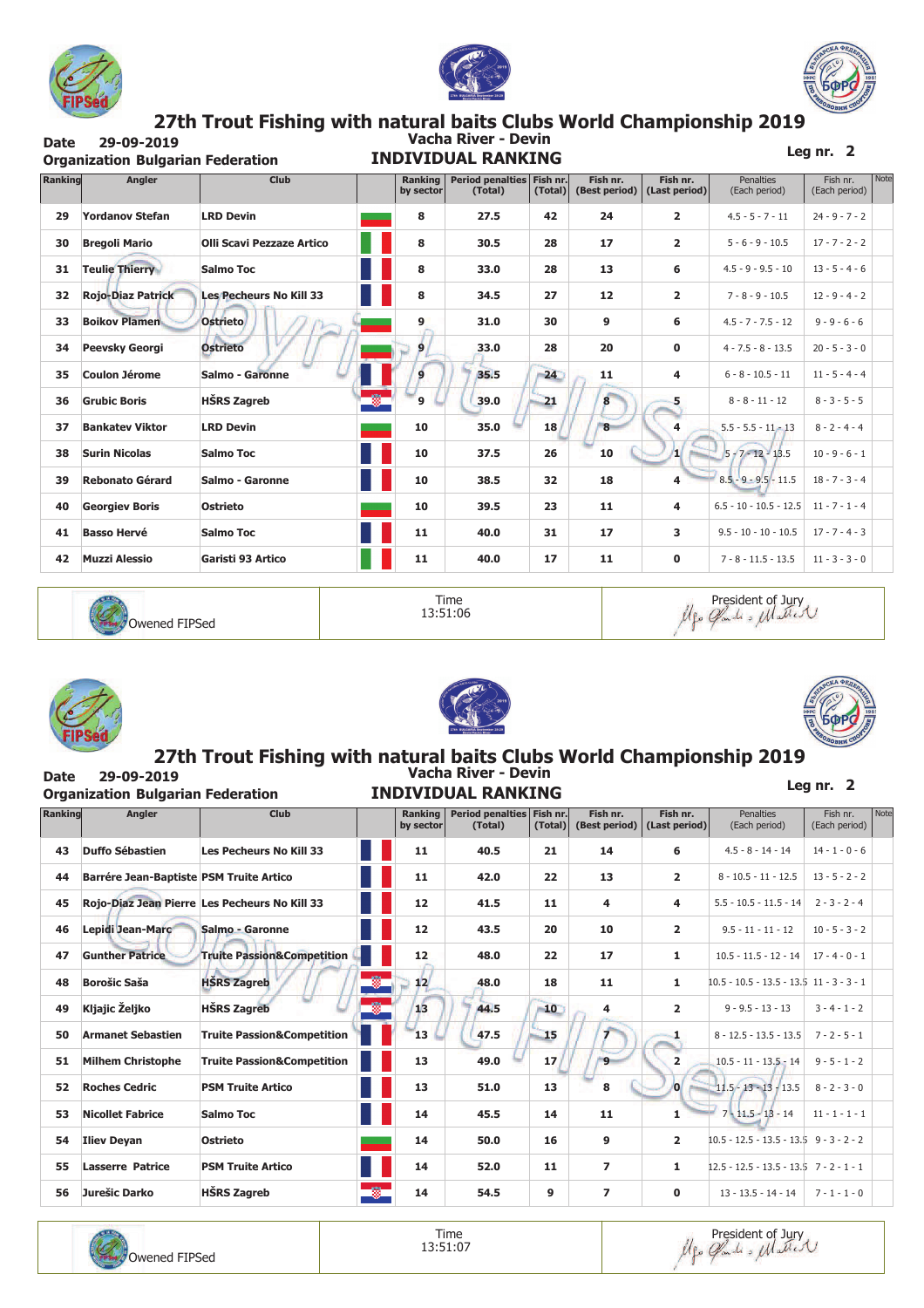





# 27th Trout Fishing with natural baits Clubs World Championship 2019<br>Vacha River - Devin

| <b>Date</b>    | 29-09-2019<br><b>Organization Bulgaria</b> |                                                                 | <b>Sector A</b> |                                              |                |                                   | Leg nr. $2$                |  |
|----------------|--------------------------------------------|-----------------------------------------------------------------|-----------------|----------------------------------------------|----------------|-----------------------------------|----------------------------|--|
| <b>Ranking</b> | <b>Angler</b>                              | <b>Nation - Club</b>                                            | (Total)         | Penalties Fish number Fish number<br>(Total) | (Best period)  | <b>Penalties</b><br>(Each period) | First start Note<br>number |  |
| 1.0            |                                            | Italy<br>COLOMBO Massimiliano xwi, Valle S. Martino ASD Italica | 8.5             | 54                                           | 24             | $2 - 1 - 4 - 1.5$                 | 5                          |  |
| 2.0            | <b>POLONIATO Marino</b>                    | <b>Italy</b><br><b>Pescatori Montello</b>                       | 13.5            | 51                                           | 24             | $2 - 4 - 3 - 4.5$                 | 10                         |  |
| 3.0            | <b>CORRADINI Andrea</b>                    | <b>Italy</b><br>Garisti 93 Artico                               | 15.0            | 45                                           | 20             | $5.5 - 6.5 - 1.5 - 1.5$           | 6                          |  |
| 4.0            | <b>PRANDO Nicola</b>                       | <b>Italy</b><br><b>ASD Valle Imagna Artico</b>                  | 15.5            | 52                                           | 23             | $4 - 2 - 1.5 - 8$                 | 13                         |  |
| 5.0            | <b>FABERI Francesco</b>                    | <b>Italy</b><br><b>Olli Scavi Pezzaze Artico</b>                | 19.0            | 47                                           | 24             | $2 - 3 - 6 - 8$                   | 14                         |  |
| 6.0            | <b>KOSTADINOV Todor</b>                    | <b>Bulgaria</b><br><b>Club Bulgaria</b>                         | 23.0            | 41                                           | 20             | $5.5 - 5 - 8 - 4.5$               | 12                         |  |
| 7.0            | <b>SHIGERMINOV Vasil</b>                   | <b>Bulgaria</b><br><b>LRD Devin</b>                             | 30.5            | 33                                           | 16             | $7 - 8 - 5 - 10.5$                | 3                          |  |
| 8.0            | <b>TEULIE Thierry</b>                      | <b>France</b><br>Salmo Toc                                      | 33.0            | 28                                           | 13             | $9 - 9.5 - 10 - 4.5$              | $\overline{7}$             |  |
| 9.0            | <b>GRUBIC Boris</b>                        | Croatia<br><b>HSRS Zagreb</b>                                   | Ø.<br>39.0      | 21                                           | 8              | $12 - 11 - 8 - 8$                 | $\overline{2}$             |  |
| 10.0           | <b>GEORGIEV Boris</b>                      | <b>Bulgaria</b><br><b>Ostrieto</b>                              | 39.5            | 23                                           | 41             | $10 - 6.5 - 12.5 - 10.5$          | $\mathbf{1}$               |  |
| 11.0           | <b>DUFFO Sébastien</b>                     | <b>France</b><br><b>Les Pecheurs No Kill 33</b>                 | 40.5            | 21                                           | 14             | $8 - 14 - 14 - 4.5$               | 4                          |  |
| 12.0           | <b>LEPIDI Jean-Marc</b>                    | <b>France</b><br>Salmo - Garonne                                | 43.5            | 20                                           | 10             | $11 - 9.5 - 11 - 12$              | 11                         |  |
| 13.0           | <b>ARMANET Sebastien</b>                   | <b>France</b><br><b>Truite Passion&amp;Competition</b>          | 47.5            | 15                                           | 7              | $13.5 - 12.5 - 8 - 13.5$          | 9                          |  |
| 14.0           | <b>LASSERRE Patrice</b>                    | <b>France</b><br><b>PSM Truite Artico</b>                       | 52.0            | 11                                           | $\overline{ }$ | $13.5 - 12.5 - 12.5 - 13.5$ 8     |                            |  |



Owened FIPSed

Time 13:47:02 lles President of Jury







# 27th Trout Fishing with natural baits Clubs World Championship 2019<br>Vacha River - Devin

| <b>Date</b>    | 29-09-2019                   |                                                        |    | <b>Sector B</b> |                                  |                                     |                             | Leg nr. $2$                |  |
|----------------|------------------------------|--------------------------------------------------------|----|-----------------|----------------------------------|-------------------------------------|-----------------------------|----------------------------|--|
|                | <b>Organization Bulgaria</b> |                                                        |    |                 |                                  |                                     |                             |                            |  |
| <b>Ranking</b> | <b>Angler</b>                | <b>Nation - Club</b>                                   |    | (Total)         | Penalties Fish number<br>(Total) | <b>Fish number</b><br>(Best period) | Penalties<br>(Each period)  | First start Note<br>number |  |
| 1.0            | <b>COLOMBO Gilberto</b>      | <b>Italy</b><br><b>ASD Valle Imagna Artico</b>         |    | 7.0             | 66                               | 35                                  | $1 - 1.5 - 3.5 - 1$         | 5                          |  |
| 2.0            | <b>BOSCHIAZZO Stefano</b>    | <b>Italy</b><br>Garisti 93 Artico                      |    | 11.0            | 56                               | 30                                  | $2.5 - 3 - 1.5 - 4$         | 13                         |  |
| 3.0            | <b>BON Eugeni</b>            | <b>Bulgaria</b><br><b>Club Bulgaria</b>                |    | 13.0            | 55                               | 29                                  | $4 - 1.5 - 1.5 - 6$         | $\overline{4}$             |  |
| 4.0            | <b>PEYKOV Hristo</b>         | <b>Bulgaria</b><br><b>LRD Devin</b>                    |    | 19.0            | 45                               | 22                                  | $6 - 7 - 3.5 - 2.5$         | 9                          |  |
| 5.0            | <b>SPINO Bruno Mariano</b>   | <b>Italy</b><br><b>Pescatori Montello</b>              |    | 23.0            | 48                               | 28                                  | $5 - 4 - 8 - 6$             | 6                          |  |
| 6.0            | <b>BREGOLI Paride</b>        | Italy<br><b>Olli Scavi Pezzaze Artico</b>              |    | 24.5            | 35                               | 17                                  | $7 - 9 - 6 - 2.5$           | 8                          |  |
| 7.0            | <b>CARIBONI Alessandro</b>   | <b>Italy</b><br><b>Valle S. Martino ASD Italica</b>    |    | 26.0            | 47                               | 30                                  | $2.5 - 5 - 10.5 - 8$        | 11                         |  |
| 8.0            | <b>ROJO-DIAZ Patrick</b>     | <b>France</b><br><b>Les Pecheurs No Kill 33</b>        |    | 34.5            | 27                               | 12 <sub>2</sub>                     | $9 - 7 - 8 - 10.5$          | 14                         |  |
| 9.0            | <b>COULON Jérome</b>         | <b>France</b><br>Salmo - Garonne                       |    | 35.5            | 24                               | 11                                  | $10.5 - 11 - 8 - 6$         | $\mathbf{1}$               |  |
| 10.0           | <b>SURIN Nicolas</b>         | <b>France</b><br><b>Salmo Toc</b>                      |    | 37.5            | 26                               | 10 <sub>l</sub>                     | $12 - 7 - 5 - 13.5$         | 10                         |  |
| 11.0           | <b>BARRÉRE Jean-Baptiste</b> | <b>France</b><br><b>PSM Truite Artico</b>              |    | 42.0            | 22                               | 13                                  | $8 - 11 - 12.5 - 10.5$      | 12                         |  |
| 12.0           | <b>BOROŠIC Saša</b>          | Croatia<br><b>HŠRS Zagreb</b>                          | Q. | 48.0            | 18                               | 11                                  | $10.5 - 13.5 - 10.5 - 13.5$ | 7                          |  |
| 13.0           | <b>MILHEM Christophe</b>     | <b>France</b><br><b>Truite Passion&amp;Competition</b> |    | 49.0            | 17                               | 9                                   | $13.5 - 11 - 14 - 10.5$     | 3                          |  |
| 14.0           | <b>ILIEV Deyan</b>           | <b>Bulgaria</b><br><b>Ostrieto</b>                     |    | 50.0            | 16                               | 9                                   | $13.5 - 13.5 - 12.5 - 10.5$ | 2                          |  |



Time 13:47:03 Me Posident of Jury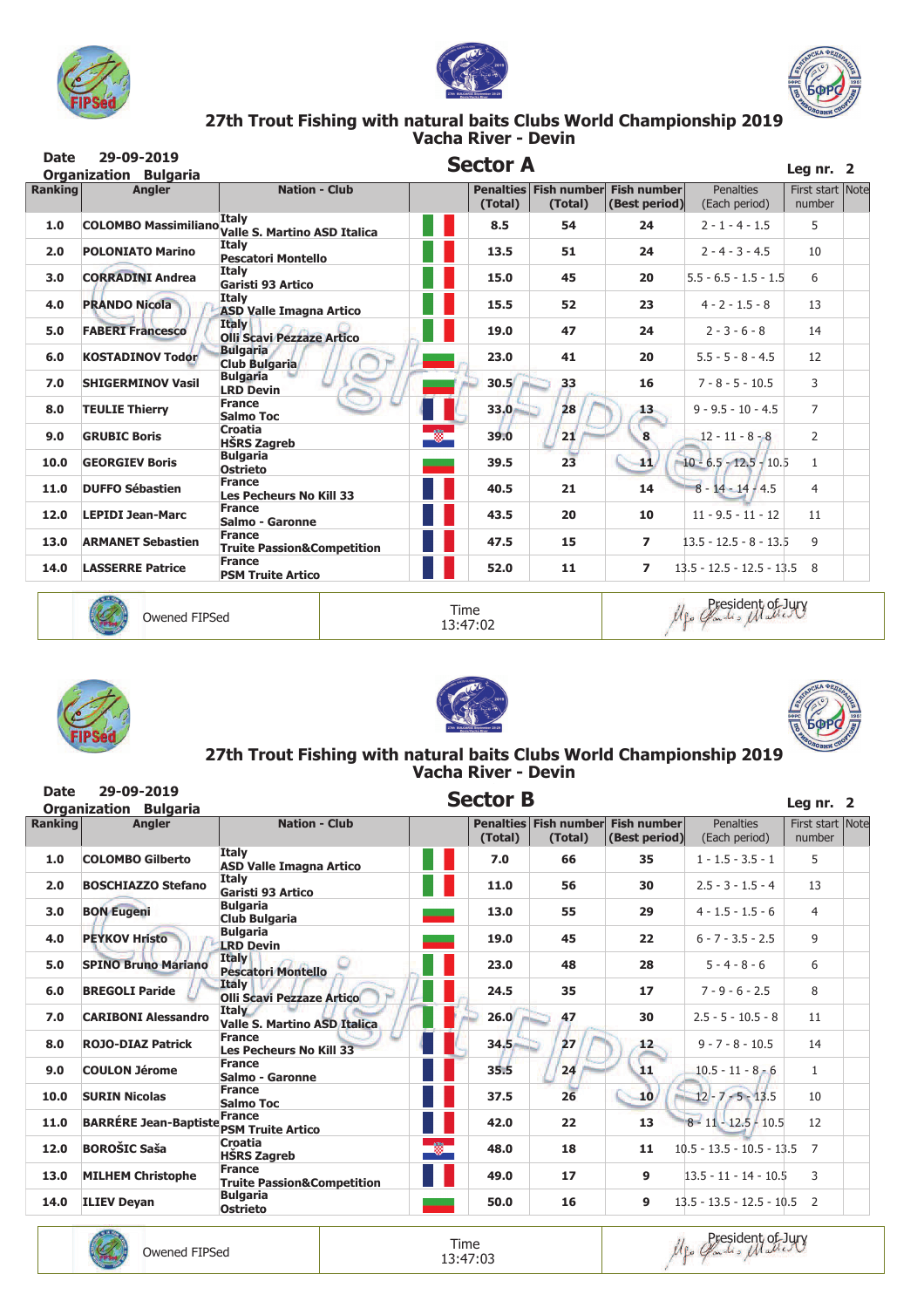





# 27th Trout Fishing with natural baits Clubs World Championship 2019<br>Vacha River - Devin

| <b>Date</b>    | 29-09-2019                                    | <b>Sector C</b>                                        |    |          |         |                                                    |                                   |                                           |   |  |
|----------------|-----------------------------------------------|--------------------------------------------------------|----|----------|---------|----------------------------------------------------|-----------------------------------|-------------------------------------------|---|--|
| <b>Ranking</b> | <b>Organization Bulgaria</b><br><b>Angler</b> | <b>Nation - Club</b>                                   |    | (Total)  | (Total) | Penalties Fish number Fish number<br>(Best period) | <b>Penalties</b><br>(Each period) | Leg nr. $2$<br>First start Note<br>number |   |  |
| 1.0            | <b>FABIANI Alessio</b>                        | <b>Italy</b><br>Garisti 93 Artico                      |    | 7.0      | 66      | 31                                                 | $1.5 - 1.5 - 3 - 1$               | 9                                         |   |  |
| 2.0            | <b>GIGANTI Andrea</b>                         | <b>Italy</b><br><b>ASD Valle Imagna Artico</b>         |    | 8.5      | 65      | 31                                                 | $1.5 - 1.5 - 1 - 4.5$             | 6                                         |   |  |
| 3.0            | <b>LEOCA Marco</b>                            | <b>Italy</b><br>Olli Scavi Pezzaze Artico              |    | 20.5     | 49      | 26                                                 | $3 - 7 - 2 - 8.5$                 | $\mathbf{1}$                              |   |  |
| 4.0            | <b>CARRARA Fabrizio</b>                       | <b>Italy</b><br><b>Valle S. Martino ASD Italica</b>    |    | 21.5     | 46      | 24                                                 | $4.5 - 5 - 7.5 - 4.5$             | $\overline{2}$                            |   |  |
| 5.0            | <b>ROJO-DIAZ Julien</b>                       | <b>France</b><br><b>Les Pecheurs No Kill 33</b>        |    | 22.5     | 48      | 23                                                 | $6.5 - 4 - 5 - 7$                 | $\overline{7}$                            |   |  |
| 6.0            | <b>BOYADZHIEV Lubomir</b>                     | <b>Bulgaria</b><br><b>Club Bulgaria</b>                |    | 24.5     | 44      | 19                                                 | $8 - 3 - 9 - 4.5$                 | 3                                         |   |  |
| 7.0            | <b>AGNOLETTO Mauro</b>                        | <b>Italy</b><br><b>Pescatori Montello</b>              |    | 25.0     | 41      | 23                                                 | $6.5 - 11.5 - 5 - 2$              | 12                                        |   |  |
| 8.0            | <b>YORDANOV Stefan</b>                        | <b>Bulgaria</b><br><b>LRD Devin</b>                    |    | $27.5 -$ | 42      | 24                                                 | $4.5 - 7 - 5 - 11$                | $\overline{4}$                            |   |  |
| 9.0            | <b>BOIKOV Plamen</b>                          | <b>Bulgaria</b><br><b>Ostrieto</b>                     |    | 31.0     | 30      | 9                                                  | $12 - 7 - 7.5 - 4.5$              | 14                                        |   |  |
| 10.0           | <b>REBONATO Gérard</b>                        | <b>France</b><br>Salmo - Garonne                       |    | 38.5     | 32      | 18                                                 | $9 - 9.5 - 11.5 - 8.5$            | 8                                         |   |  |
| 11.0           | <b>BASSO Hervé</b>                            | <b>France</b><br><b>Salmo Toc</b>                      |    | 40.0     | 31      | 17                                                 | $10.5 - 9.5 - 10 - 10$            | 5                                         |   |  |
| 12.0           | <b>GUNTHER Patrice</b>                        | <b>France</b><br><b>Truite Passion&amp;Competition</b> |    | 48.0     | 22      | 17                                                 | $10.5 - 11.5 - 14 - 12$           | 11                                        |   |  |
| 13.0           | <b>ROCHES Cedric</b>                          | <b>France</b><br><b>PSM Truite Artico</b>              |    | 51.0     | 13      | 8                                                  | $13 - 13 - 11.5 - 13.5$           | 13                                        | C |  |
| 14.0           | <b>JUREŠIC Darko</b>                          | Croatia<br><b>HSRS Zagreb</b>                          | Ģ. | 54.5     | 9       | 7                                                  | $14 - 14 - 13 - 13.5$             | 10                                        | C |  |
|                |                                               |                                                        |    |          |         |                                                    |                                   |                                           |   |  |



Owened FIPSed

Time 13:47:04 lles President of Jury







# 27th Trout Fishing with natural baits Clubs World Championship 2019<br>Vacha River - Devin

| <b>Date</b>    | 29-09-2019                   | <b>Sector D</b>                                        |    |                             |                               |                                     |                                   | Leg nr. $2$                |              |
|----------------|------------------------------|--------------------------------------------------------|----|-----------------------------|-------------------------------|-------------------------------------|-----------------------------------|----------------------------|--------------|
|                | <b>Organization Bulgaria</b> |                                                        |    |                             |                               |                                     |                                   |                            |              |
| <b>Ranking</b> | <b>Angler</b>                | <b>Nation - Club</b>                                   |    | <b>Penalties</b><br>(Total) | <b>Fish number</b><br>(Total) | <b>Fish number</b><br>(Best period) | <b>Penalties</b><br>(Each period) | First start Note<br>number |              |
| 1.0            | <b>TIRONI Stefano</b>        | <b>Italy</b><br><b>Valle S. Martino ASD Italica</b>    |    | 8.5                         | 43                            | 21                                  | $3 - 1 - 1.5 - 3$                 | 8                          |              |
| 2.0            | <b>BENEDETTI Luca</b>        | <b>Italy</b><br><b>Pescatori Montello</b>              |    | 11.5                        | 49                            | 31                                  | $1 - 4 - 3.5 - 3$                 | $\mathbf{1}$               |              |
| 3.0            | <b>ODET Alain</b>            | <b>France</b><br><b>Truite Passion&amp;Competition</b> |    | 20.5                        | 24                            | 8                                   | $12 - 4 - 1.5 - 3$                | 14                         |              |
| 4.0            | <b>PETRUNOV Emil</b>         | <b>Bulgaria</b><br><b>Club Bulgaria</b>                |    | 24.5                        | 26                            | 10                                  | $10 - 2 - 5.5 - 7$                | 7                          |              |
| 5.0            | <b>FARCY Pascal</b>          | <b>France</b><br>Salmo - Garonne                       |    | 27.5                        | 23                            | 10                                  | $9 - 9.5 - 8 - 1$                 | 6                          |              |
| 6.0            | <b>GALLI Diego</b>           | <b>Italy</b><br><b>ASD Valle Imagna Artico</b>         |    | 28.0                        | 39                            | 28                                  | $2 - 4 - 13 - 9$                  | 3                          |              |
| 7.0            | <b>PAGES Franck</b>          | <b>France</b><br><b>PSM Truite Artico</b>              |    | 29.5                        | 22                            | 11                                  | $7 - 7.5 - 3.5 - 11.5$            | 4                          |              |
| 8.0            | <b>BREGOLI Mario</b>         | <b>Italy</b><br><b>Olli Scavi Pezzaze Artico</b>       |    | 30.5 <sub>1</sub>           | 28                            | 17                                  | $5 - 6 - 10.5 - 9$                | 10                         |              |
| 9.0            | <b>PEEVSKY Georgi</b>        | <b>Bulgaria</b><br><b>Ostrieto</b>                     |    | 33.0                        | 28                            | 20                                  | $4 - 7.5 - 8 - 13.5$              | $\mathsf{q}$               | C            |
| 10.0           | <b>BANKATEV Viktor</b>       | <b>Bulgaria</b><br><b>LRD Devin</b>                    |    | 35.0                        | 18                            | 8                                   | $11 - 13 - 5.5 - 5.5$             | 13                         |              |
| 11.0           | <b>MUZZI Alessio</b>         | <b>Italy</b><br>Garisti 93 Artico                      |    | 40.0                        | 17                            | 11                                  | $7 - 11.5 - 8 - 13.5$             | 5                          | $\mathsf{C}$ |
| 12.0           | <b>ROJO-DIAZ Jean Pierre</b> | <b>France</b><br><b>Les Pecheurs No Kill 33</b>        |    | 41.5                        | 11                            | 4                                   | 14 - 11.5 - 10.5 - 5.5            | $\overline{2}$             |              |
| 13.0           | <b>KLJAJIC Željko</b>        | Croatia<br><b>HŠRS Zagreb</b>                          | Q. | 44.5                        | 10                            | 4                                   | $13 - 9.5 - 13 - 9$               | 11                         |              |
| 14.0           | <b>NICOLLET Fabrice</b>      | <b>France</b><br><b>Salmo Toc</b>                      |    | 45.5                        | 14                            | 11                                  | $7 - 14 - 13 - 11.5$              | 12                         |              |



Time 13:47:05 Mg Opesident of Jury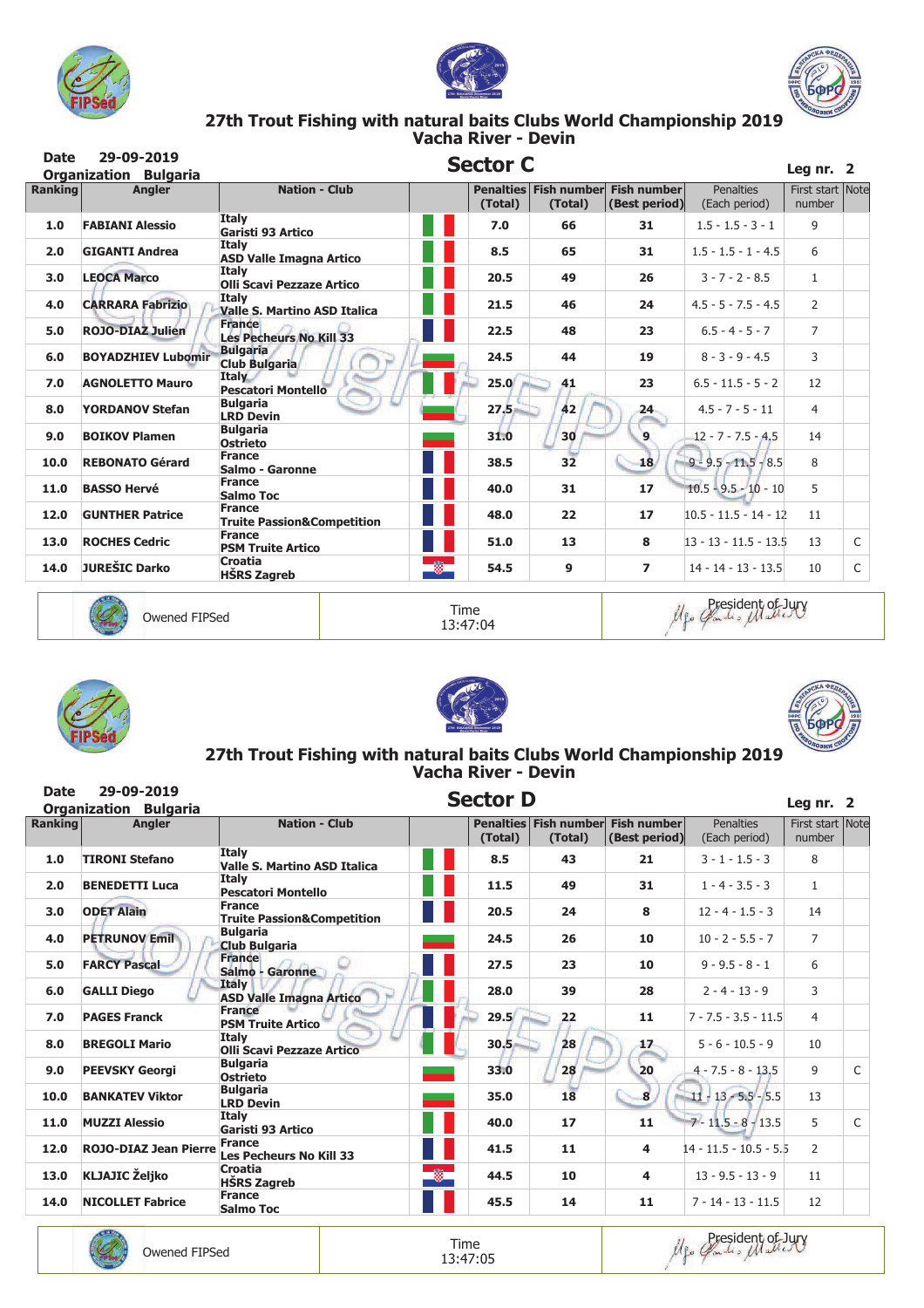





President of Jury<br>Me Gardis Matter

### 27th Trout Fishing with natural baits Clubs World Championship 2019 Vacha River - Devin

| <b>Date</b>    | 29-09-2019                               | Sector A                                               | <b>Period</b>        | nr. 4                      |
|----------------|------------------------------------------|--------------------------------------------------------|----------------------|----------------------------|
|                | <b>Organization Bulgarian Federation</b> |                                                        | Leg nr.              | $\overline{2}$             |
| <b>Ranking</b> | <b>Angler</b>                            | <b>Nation - Club</b>                                   | <b>Fish</b><br>(Nr.) | First start Note<br>number |
| 1.5            | <b>COLOMBO Massimiliano</b>              | <b>Italy</b><br><b>Valle S. Martino ASD Italica</b>    | $\overline{ }$       | 5                          |
| 1.5            | <b>CORRADINI Andrea</b>                  | Italy<br>Garisti 93 Artico                             | 7                    | 6                          |
| 4.5            | <b>DUFFO Sébastien</b>                   | <b>France</b><br><b>Les Pecheurs No Kill 33</b>        | 6                    | 4                          |
| 4.5            | <b>TEULIE Thierry</b>                    | <b>France</b><br><b>Salmo Toc</b>                      | 6                    | 7                          |
| 4.5            | <b>POLONIATO Marino</b>                  | <b>Italy</b><br><b>Pescatori Montello</b>              | 6                    | 10                         |
| 4.5            | <b>KOSTADINOV Todor</b>                  | <b>Bulgaria</b><br><b>Club Bulgaria</b>                | 6                    | 12                         |
| 8              | <b>GRUBIC Boris</b>                      | <b>Croatia</b><br>閾<br><b>HŠRS Zagreb</b>              | 5                    | 2                          |
| 8              | <b>PRANDO Nicola</b>                     | <b>Italy</b><br><b>ASD Valle Imagna Artico</b>         | 5                    | 13                         |
| 8              | <b>FABERI Francesco</b>                  | <b>Italy</b><br><b>Olli Scavi Pezzaze Artico</b>       | 5                    | 14                         |
| 10.5           | <b>GEORGIEV Boris</b>                    | <b>Bulgaria</b><br><b>Ostrieto</b><br>$\rightarrow$    | 4                    | $\mathbf{1}$               |
| 10.5           | <b>SHIGERMINOV Vasil</b>                 | <b>Bulgaria</b><br><b>LRD Devin</b>                    | 4                    | 3                          |
| 12             | <b>LEPIDI Jean-Marc</b>                  | <b>France</b><br>Salmo - Garonne                       | 2                    | 11                         |
| 13.5           | <b>ARMANET Sebastien</b>                 | <b>France</b><br><b>Truite Passion&amp;Competition</b> |                      | 9 <sub>1</sub>             |
| 13.5           | <b>LASSERRE Patrice</b>                  | <b>France</b><br><b>PSM Truite Artico</b>              |                      | 8                          |

Time

13:44:44

Owned FIPSed



П





## 27th Trout Fishing with natural baits Clubs World Championship 2019 Vacha River - Devin

| <b>Date</b> | 29-09-2019<br><b>Organization Bulgarian Federation</b> | Sector B                                               | Period nr. 4<br>Leg nr. 2 |                            |  |
|-------------|--------------------------------------------------------|--------------------------------------------------------|---------------------------|----------------------------|--|
| Ranking     | <b>Angler</b>                                          | <b>Nation - Club</b>                                   | <b>Fish</b><br>(Nr.)      | First start Note<br>number |  |
| 1           | <b>COLOMBO Gilberto</b>                                | <b>Italy</b><br><b>ASD Valle Imagna Artico</b>         | 10                        | 5                          |  |
| 2.5         | <b>BREGOLI Paride</b>                                  | <b>Italy</b><br><b>Olli Scavi Pezzaze Artico</b>       | $\overline{\phantom{a}}$  | 8                          |  |
| 2.5         | <b>PEYKOV Hristo</b>                                   | <b>Bulgaria</b><br><b>LRD Devin</b>                    | 7                         | 9                          |  |
| 4           | <b>BOSCHIAZZO Stefano</b>                              | Italv<br>Garisti 93 Artico                             | 5                         | 13                         |  |
| 6           | <b>BON Eugeni</b>                                      | <b>Bulgaria</b><br><b>Club Bulgaria</b>                | 4                         | 4                          |  |
| 6           | <b>COULON Jérome</b>                                   | <b>France</b><br>Salmo - Garonne                       | 4                         | $\mathbf{1}$               |  |
| 6           | <b>SPINO Bruno Mariano</b>                             | <b>Italy</b><br><b>Pescatori Montello</b>              | 4                         | 6                          |  |
| 8           | <b>CARIBONI Alessandro</b>                             | <b>Italy</b><br><b>Valle S. Martino ASD Italica</b>    | 3                         | 11                         |  |
| 10.5        | <b>MILHEM Christophe</b>                               | <b>France</b><br><b>Truite Passion&amp;Competition</b> | $\overline{2}$            | 3                          |  |
| 10.5        | <b>BARRÉRE Jean-Baptiste</b>                           | <b>France</b><br><b>PSM Truite Artico</b><br>$^{3+}$   | $\overline{2}$            | 12                         |  |
| 10.5        | <b>ILIEV Deyan</b>                                     | <b>Bulgaria</b><br><b>Ostrieto</b>                     | $\overline{2}$            | $\overline{2}$             |  |
| 10.5        | <b>ROJO-DIAZ Patrick</b>                               | <b>France</b><br><b>Les Pecheurs No Kill 33</b>        |                           | 14                         |  |
| 13.5        | <b>BOROŠIC Saša</b>                                    | <b>Croatia</b><br><b>HŠRS Zagreb</b>                   |                           | $\overline{7}$             |  |
| 13.5        | <b>SURIN Nicolas</b>                                   | <b>France</b><br>Salmo Toc                             |                           | 10                         |  |



President of Jury<br>Mgo Gandis Matter